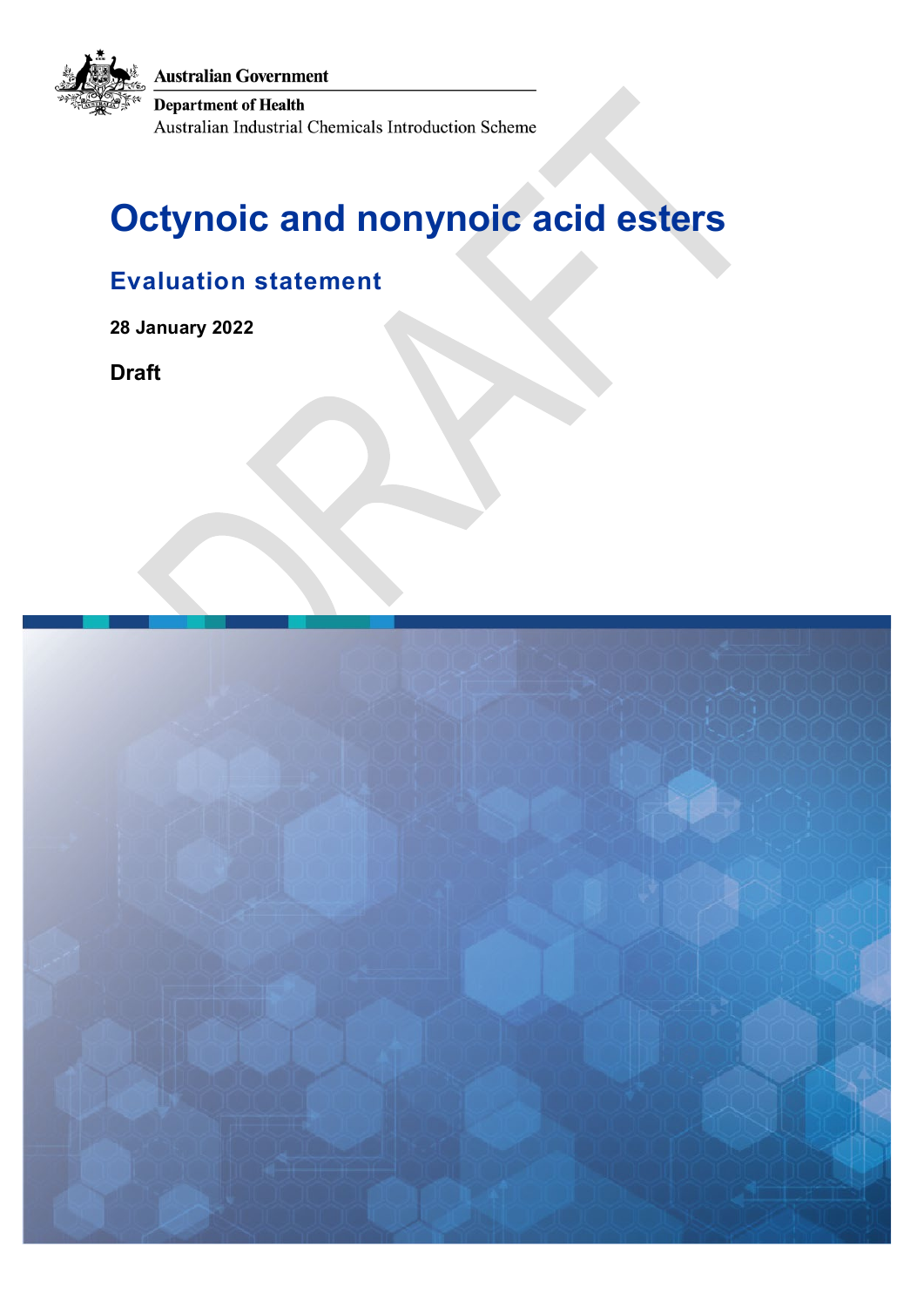# **Table of contents**

### Contents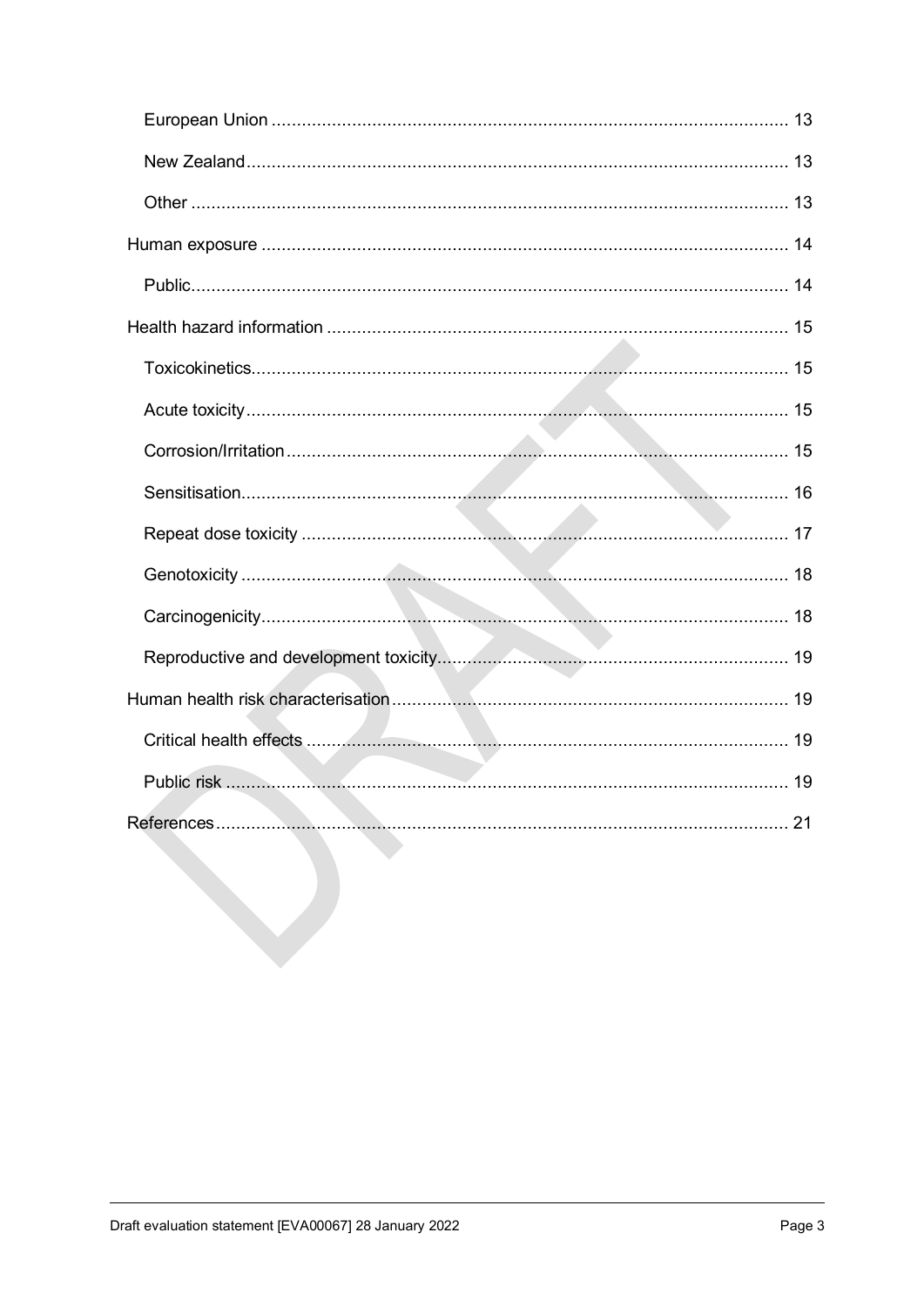# <span id="page-3-0"></span>Evaluation statement

# <span id="page-3-1"></span>Subject of the evaluation

Octynoic and nonynoic acid esters

# <span id="page-3-2"></span>Chemicals in this evaluation

| <b>Name</b>                           | <b>CAS registry number</b> |
|---------------------------------------|----------------------------|
| 2-Octynoic acid, methyl ester         | $111 - 12 - 6$             |
| 2-Octynoic acid, ethyl ester          | 10519-20-7                 |
| 2-Octynoic acid, 3-methylbutyl ester  | 68555-60-2                 |
| 2-Nonynoic acid, methyl ester         | 111-80-8                   |
| 2-Nonynoic acid, ethyl ester          | 10031-92-2                 |
| 2-Nonynoic acid, 2-methylpropyl ester | 84282-44-0                 |

# <span id="page-3-3"></span>Reason for the evaluation

The evaluation selection analysis indicated a potential risk to human health.

# <span id="page-3-4"></span>Parameters of evaluation

The chemicals are esters of octynoic acid and nonynoic acid listed on the Australian Inventory of Industrial Chemicals (the Inventory). This evaluation is a human health risk assessment for all identified industrial uses (except use in e-cigarettes due to absence of relevant hazard data) of the chemicals in this group of structurally similar esters. All chemicals in this group have an electrophilic α,β-unsaturated ester group with the ability to react with proteins. These chemicals have been assessed as a group as they are expected to have similar toxicity and bioavailability.

# <span id="page-3-5"></span>Summary of evaluation

### <span id="page-3-6"></span>Summary of introduction, use and end use

There is no specific information about the introduction, use and end use of the chemicals in Australia.

Methyl 2-octyonate and methyl 2-nonyoate are used as fragrance ingredients in cosmetic and domestic products. Based on international use information, they are used in personal care and air freshener products, polishes and waxes, and washing and cleaning products (DeLima Associates; REACHa; REACHb).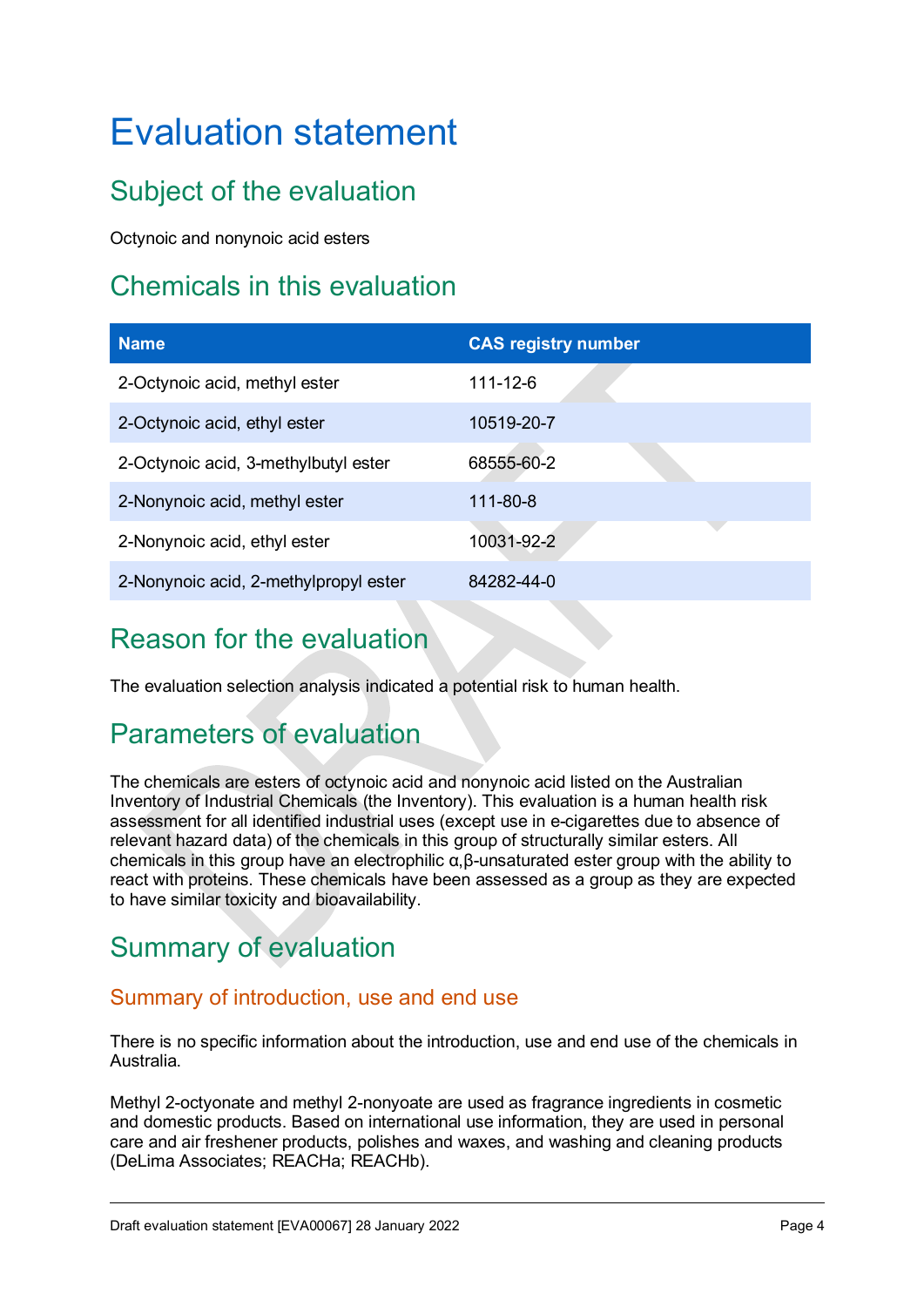In Europe, the use of methyl 2-octyonate and methyl 2-nonyoate in cosmetic products is restricted to a maximum allowable concentration of 0.01% and 0.002% in finished products, respectively (EC). Reported use concentrations of methyl 2-octyonate and Methyl 2-nonyoate are 0.007% and 0.006%, respectively (95<sup>th</sup> percentile) (Api et al. 2019a; Api et al. 2019b; Lim et al. 2018).

The use of methyl 2-octyonate and methyl 2-nonyoate is expected to be widespread as it is present in various types of cosmetic and domestic products. Limited use information is available for the other chemicals in this group. They are prohibited for use as fragrances under the IFRA standard and are; therefore, expected to have less widespread use.

### <span id="page-4-0"></span>Human health

#### **Summary of health hazards**

The critical health effect for risk characterisation is the local effect of skin sensitisation.

The chemicals are expected to be strong sensitisers based on animal and human data. In local lymph node assay (LLNA) studies, reported concentrations producing a 3 fold increase in lymphocyte proliferation (EC3) for methyl 2-octyonate and methyl 2-nonyoate were of 0.45% (112  $\mu$ g/cm<sup>2</sup>) and 2.5% (625  $\mu$ g/cm<sup>2</sup>), respectively. However, the EC3 of 2.5% for methyl 2-nonyoate was not confirmed in a human repeated insult patch test (HRIPT) which showed positive reactions at 118  $\mu$ g/cm<sup>2</sup> (equivalent to an EC3 value of approximately 0.5%). Methyl 2-octynaote is an established human contact allergen. The frequency of reactions is higher in specific groups with suspected cosmetic or fragrance allergy.

The chemicals have low acute oral toxicity based on animal data, with median lethal doses (LD50) of >2000 mg/kg bw in rats. There was no information on acute dermal toxicity or acute inhalation toxicity of the chemicals.

Based on the limited available data for methyl 2-nonynoate and methyl 2-octynoate, these chemicals may be slightly irritating to skin. No information is available for other chemicals in this group.

There are no experimental data available on the repeat dose toxicity, carcinogenicity and reproductive toxicity endpoints for the chemicals.

Based on the weight of evidence of in vitro, in vivo and in silico data, the chemicals are not expected to be genotoxic.

#### **Health hazard classification**

These chemicals satisfy the criteria for classification according to the Globally Harmonized System of Classification and Labelling of Chemicals (GHS) (UNECE 2017) for hazard classes relevant for work health and safety as follows. This evaluation does not consider classification of physical hazards and environmental hazards.

Some of these recommended classifications are based on read across principles (see **Supporting Information – Grouping rationale** section). If empirical data become available for any member of this group indicating that a lower (or higher) classification is appropriate for a specific chemical, that data may be used to amend the default classification for that chemical.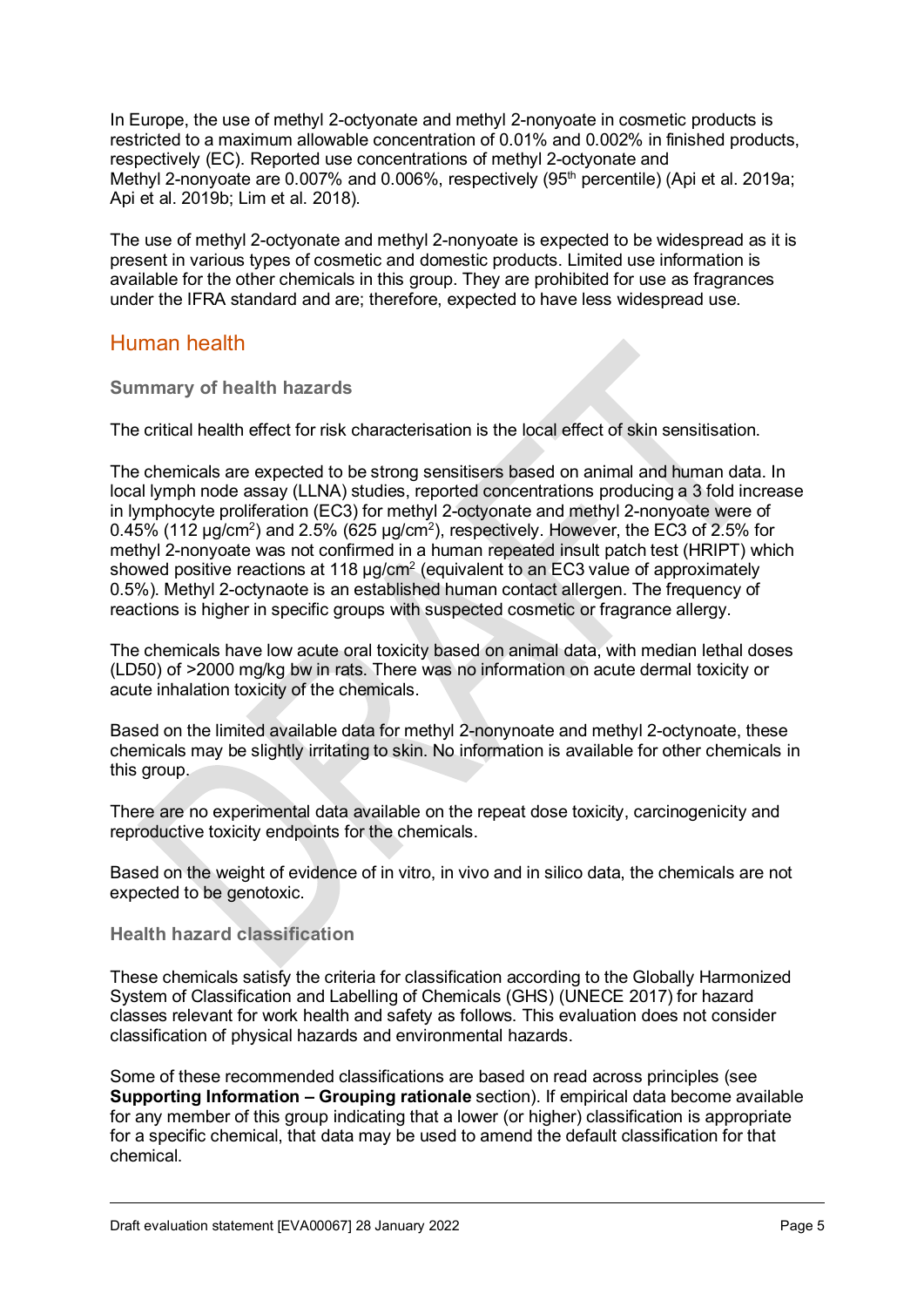| <b>Health hazards</b> | <b>Hazard category</b> | <b>Hazard statement</b>     |
|-----------------------|------------------------|-----------------------------|
| Skin sensitisation    | Skin Sens. 1A          | H317: May cause an allergic |

skin reaction

**Summary of health risk**

#### **Public**

Based on the available use information, the public may be exposed to the chemicals by:

- direct application of the chemicals to the skin or hair
- direct skin contact during use of domestic products
- incidental skin and eye contact with the chemicals during use of domestic products
- inhaling aerosols.

There is potentially widespread public exposure, to methyl 2-octyonate and methyl 2 nonyoate, which are expected to be present in various types of domestic and cosmetic products. The chemicals in the group are expected to be strong skin sensitisers. The use of the chemicals are expected to be controlled by members of IFRA through application of concentration limits in fragrance products. However, a quantitative risk assessment undertaken by AICIS as part of this evaluation (see **Supporting information** section) established an acceptable exposure concentration (AEC) of 0.01%. Therefore, the IFRA concentration limit of 0.047% for methyl 2-octyonate in fine fragrances may not be sufficient to manage the risk of induction of skin sensitisation.

Given the identified health hazard, the local effect of skin sensitisation, the evidence indicates that there is a risk to the public that requires management (see **Proposed means for managing any risks** section). The risk could be managed by including these chemicals in the Poisons Standard. Although there is no information regarding the systemic effects of these chemicals, controls implemented due to the sensitisation potential of the chemicals will minimise systemic exposure and; hence, any potential systemic effects.

#### **Workers**

During product formulation and packaging, dermal, ocular and inhalation exposure might occur, particularly where manual or open processes are used. These could include transfer and blending activities, quality control analysis, and cleaning and maintaining equipment. Worker exposure to the chemical at lower concentrations could also occur while using formulated products containing the chemical. The level and route of exposure will vary depending on the method of application and work practices employed.

Given the critical local health effects, these chemicals could pose a risk to workers.

Control measures to minimise dermal exposure are needed to manage the risk to workers (see **Proposed means for managing any risks** section). Control measures implemented due to the sensitisation classification are expected to be sufficient to protect workers from any potential systemic health effects.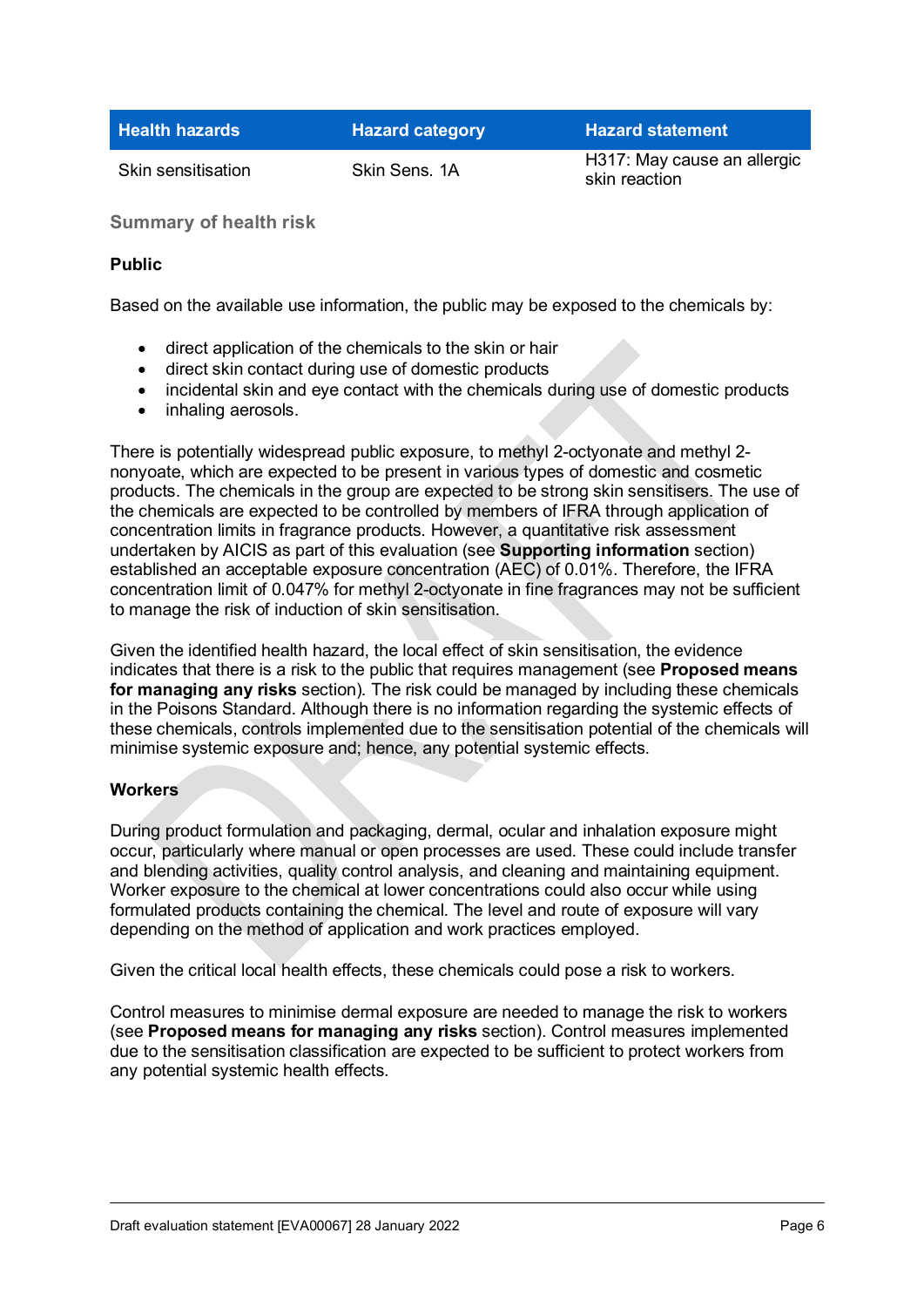# <span id="page-6-0"></span>Proposed means for managing risk

### <span id="page-6-1"></span>Public

It is recommended that the delegate of the Secretary for Poisons Scheduling list these chemicals in the Poisons Standard (the Standard for the Uniform Scheduling of Medicines and Poisons—SUSMP).

It is recommended that to manage the potential risk associated with the use of these chemicals that the entry:

• restricts the concentration of these chemicals in consumer products.

Consideration should be given to the following:

- the expected use of these chemicals in domestic and cosmetic products available in Australia
- these chemicals are strong sensitisers based on animal and human data
- these chemicals are restricted for cosmetic use overseas. Restrictions on the use of these chemicals in cosmetic products in other countries (see **Restrictions: International** section) are considered appropriate in Australia, to manage the risk
- a quantitative risk assessment as part of this evaluation established an AEC of 0.01%.

#### <span id="page-6-2"></span>**Workers**

#### **Recommendation to Safe Work Australia**

It is recommended that Safe Work Australia (SWA) update the Hazardous Chemical Information System (HCIS) to include classifications relevant to work health and safety.

#### **Information relating to safe introduction and use**

The information in this statement including recommended hazard classifications, should be used by a person conducting a business or undertaking at a workplace (such as an employer) to determine the appropriate controls under the relevant jurisdiction Work Health and Safety laws.

Control measures that could be implemented to manage the risk arising from dermal exposure to these chemicals include, but are not limited to:

- minimising manual processes and work tasks through automating processes
- adopting work procedures that minimise splashes and spills
- cleaning equipment and work areas regularly
- using protective equipment that is designed, constructed, and operated to ensure that the worker does not come into contact with these chemicals.

Measures required to eliminate or manage risk arising from storing, handling and using these hazardous chemicals depend on the physical form and how these chemicals are used.

These control measures may need to be supplemented with: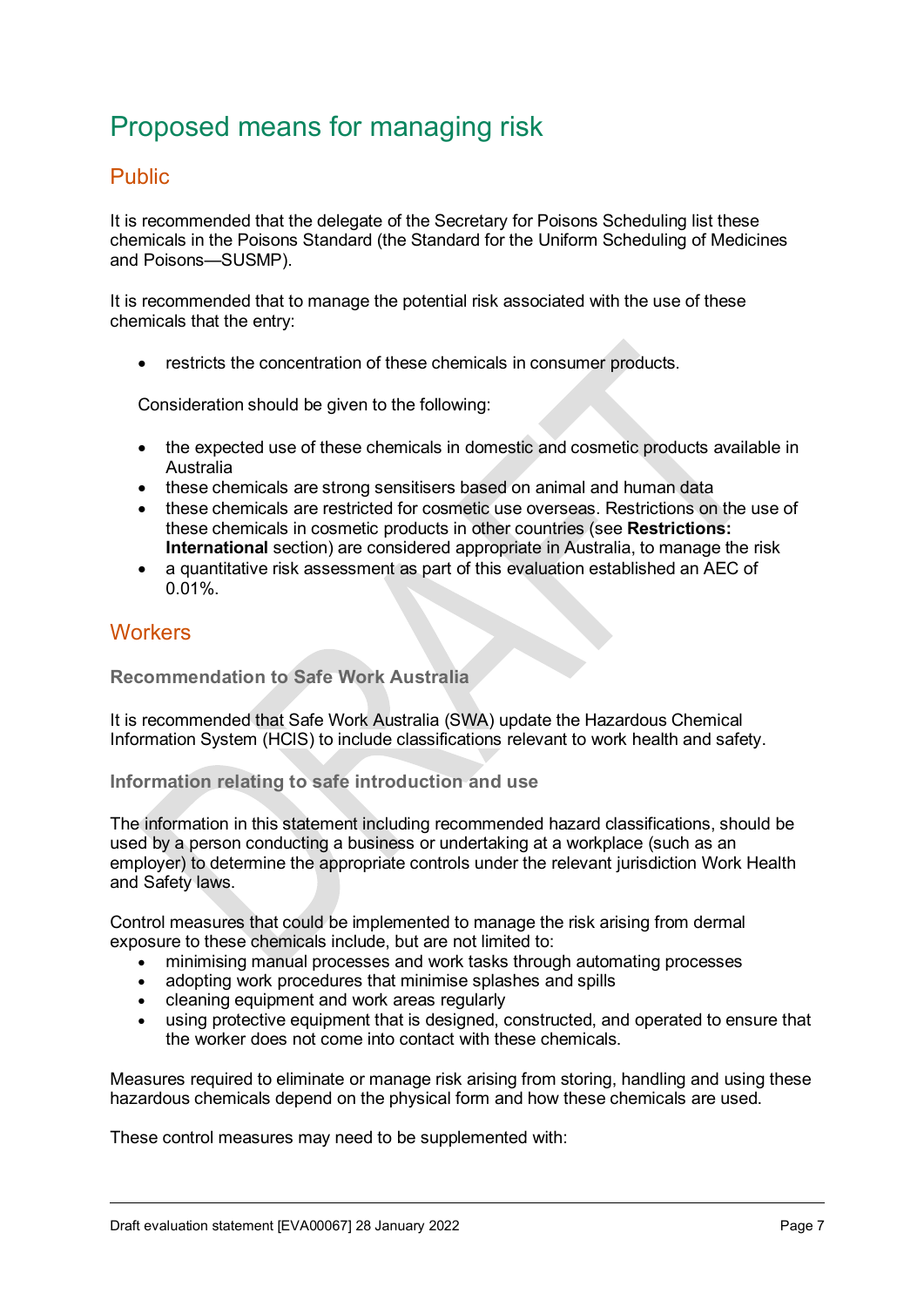• conducting health monitoring for any worker who is at significant risk of exposure to these chemicals, if valid techniques are available to monitor the effect on the worker's health.

Personal protective equipment should not solely be relied upon to control risk and should only be used when all other reasonably practicable control measures do not eliminate or sufficiently minimise risk.

Model codes of practice, available from the Safe Work Australia website, provide information on how to manage the risks of hazardous chemicals in the workplace, prepare an SDS and label containers of hazardous chemicals. Your Work Health and Safety regulator should be contacted for information on Work Health and Safety laws and relevant Codes of Practice in your jurisdiction.

# <span id="page-7-0"></span>**Conclusions**

The conclusions of this evaluation are based on the information described in this Evaluation **Statement** 

Considering the proposed means of managing risks, the Executive Director is satisfied that the identified human health risks can be managed within existing risk management frameworks. This is provided that all requirements are met under environmental, workplace health and safety and poisons legislation as adopted by the relevant state or territory and the proposed means of managing the risks identified during this evaluation are implemented.

Note: Obligations to report additional information about hazards under *Section 100 of the Industrial Chemicals Act 2019* apply.

# <span id="page-7-1"></span>Supporting information

# <span id="page-7-2"></span>Grouping rationale

The chemicals in this group are structurally similar esters with an electrophilic µ,βunsaturated ester group that has the ability to react with proteins. These chemicals have been assessed as a group as they are expected to have similar uses, toxicity and bioavailability.

# <span id="page-7-3"></span>Chemical identity

Chemical name 2-Octynoic acid, methyl ester

**CAS No.** 111-12-6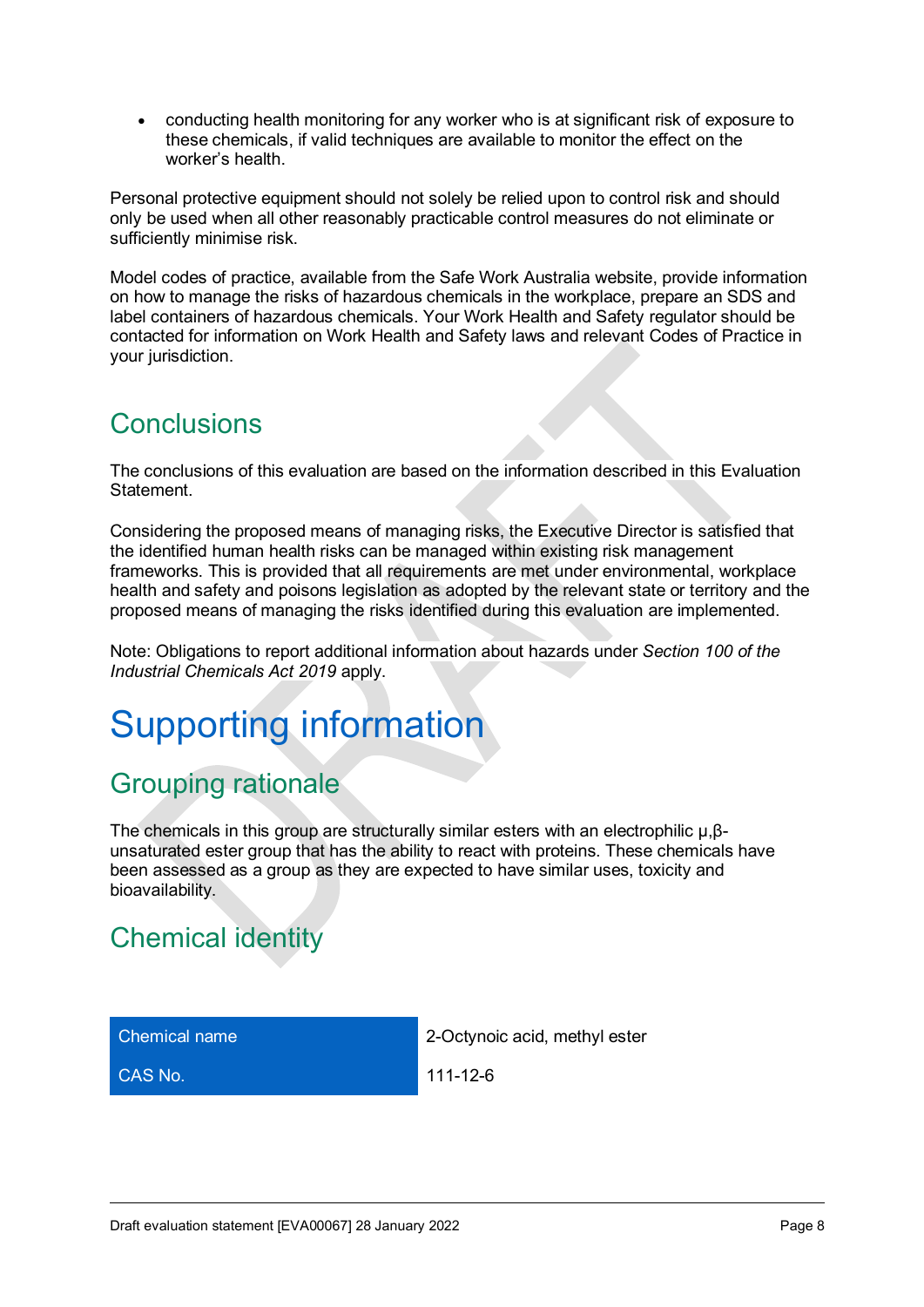|                           | methyl 2-octynoate                   |  |
|---------------------------|--------------------------------------|--|
| Synonyms                  | methyl hept-1-yne-1-carboxylate      |  |
|                           | methyl heptine carbonate             |  |
| <b>Structural formula</b> | CH <sub>3</sub><br>$H_3C$<br>∩       |  |
| Molecular formula         | C9H14O2                              |  |
| Molecular weight (g/mol)  | 154.21                               |  |
| <b>SMILES</b>             | O=C(C#CCCCCC)OC                      |  |
|                           |                                      |  |
| <b>Chemical name</b>      | 2-Octynoic acid, ethyl ester         |  |
| CAS No.                   |                                      |  |
|                           | 10519-20-7<br>ethyl 2-octynoate      |  |
| Synonyms                  | ethyl heptine carbonate              |  |
| <b>Structural formula</b> | $H_3C$<br>CH <sub>3</sub>            |  |
| Molecular formula         | C10H16O2                             |  |
| Molecular weight (g/mol)  | 168.23                               |  |
| <b>SMILES</b>             | O=C(C#CCCCCC)OCC                     |  |
|                           |                                      |  |
| <b>Chemical name</b>      | 2-Octynoic acid, 3-methylbutyl ester |  |
| CAS No.                   | 68555-60-2                           |  |
|                           | isoamyl 2-octynoate                  |  |

Synonyms

isoamyl heptine carbonate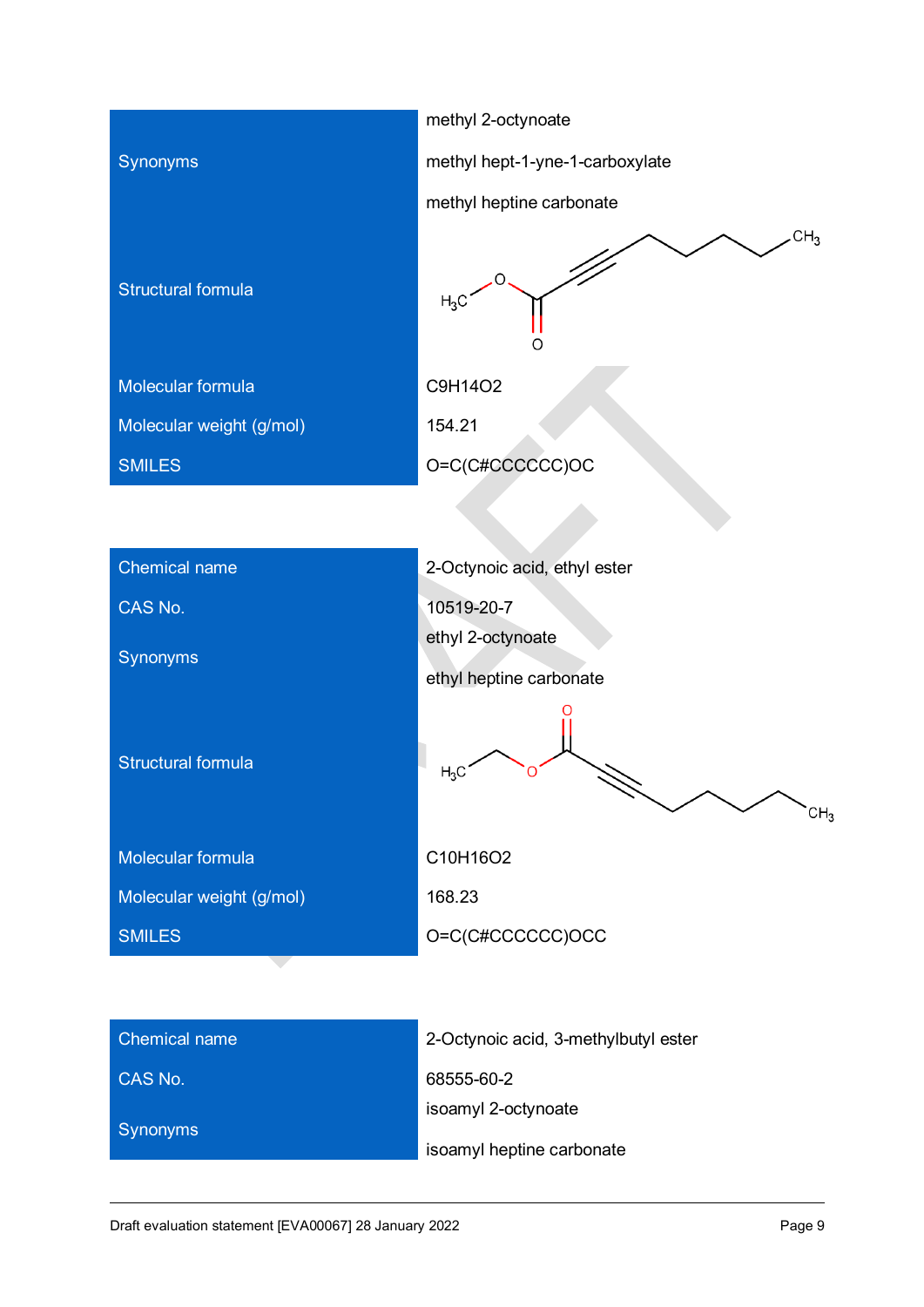| <b>Structural formula</b> | $H_3C$<br>CH <sub>3</sub><br>CH <sub>3</sub> |
|---------------------------|----------------------------------------------|
| Molecular formula         | C13H22O2                                     |
| Molecular weight (g/mol)  | 210.31                                       |
| <b>SMILES</b>             | O=C(C#CCCCCC)OCCC(C)C                        |
|                           |                                              |
| <b>Chemical name</b>      | 2-Nonynoic acid, methyl ester                |
| CAS No.                   | 111-80-8                                     |
| Synonyms                  | methyl 2-nonynoate                           |
|                           | methyl octyne carbonate                      |
| <b>Structural formula</b> | CH <sub>3</sub><br>$H_3C$                    |
| Molecular formula         | C10H16O2                                     |
| Molecular weight (g/mol)  | 168.23                                       |
| <b>SMILES</b>             | O=C(C#CCCCCCCC)OC                            |
|                           |                                              |
| <b>Chemical name</b>      | 2-Nonynoic acid, ethyl ester                 |
| CAS No.                   | 10031-92-2                                   |
| Synonyms                  | ethyl octine carbonate                       |
|                           | ethyl non-2-ynoate                           |
| <b>Structural formula</b> | $H_3C$<br>CH <sub>3</sub>                    |
| Molecular formula         | C11H18O2                                     |

Draft evaluation statement [EVA00067] 28 January 2022 **Page 10** Page 10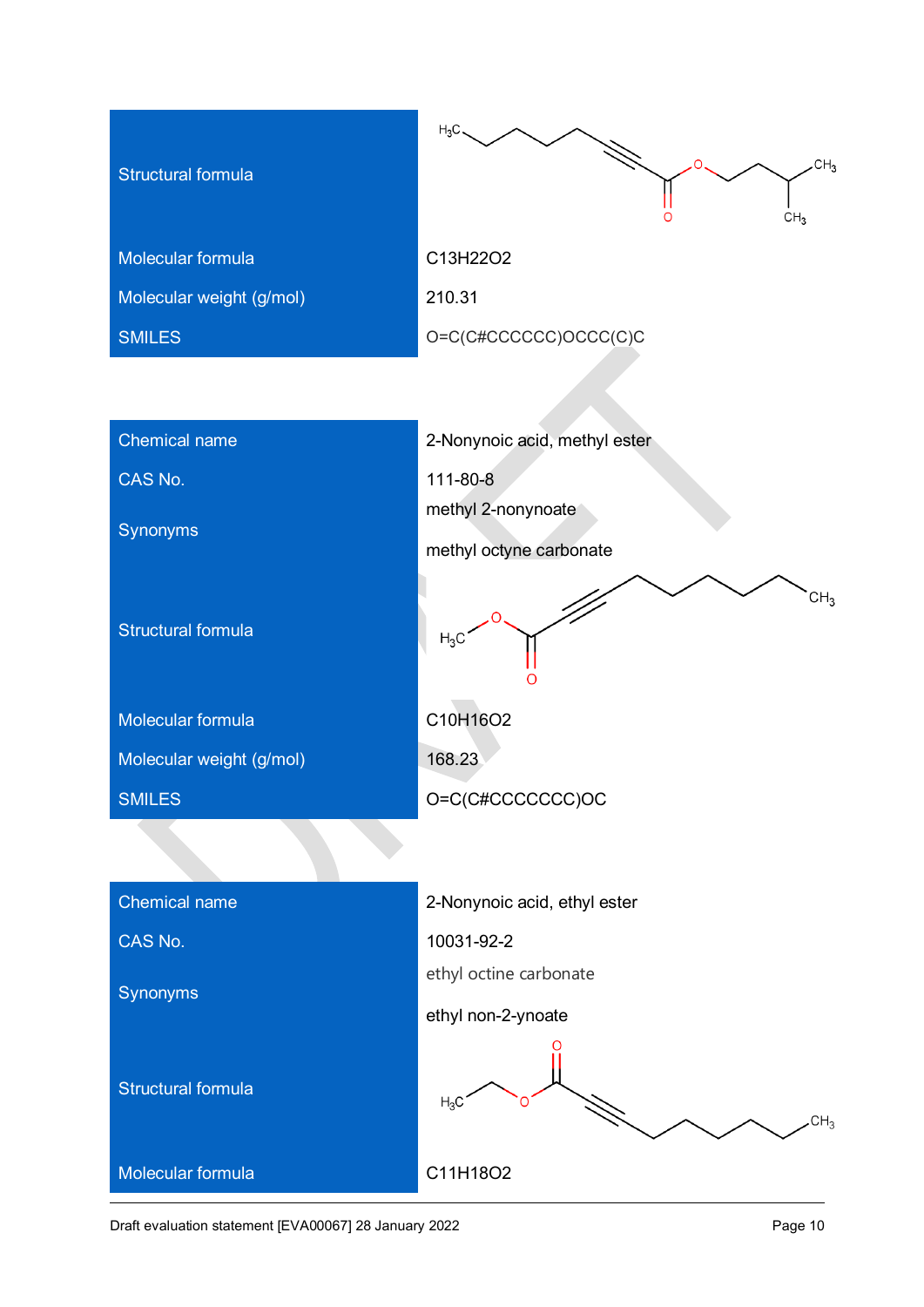| Molecular weight (g/mol)  | 182.26                                       |  |  |
|---------------------------|----------------------------------------------|--|--|
| <b>SMILES</b>             | O=C(C#CCCCCCC)OCC                            |  |  |
|                           |                                              |  |  |
| <b>Chemical name</b>      | 2-Nonynoic acid, 2-methylpropyl ester        |  |  |
| CAS No.                   | 84282-44-0                                   |  |  |
|                           | isobutyl non-2-ynoate                        |  |  |
| Synonyms                  | 2-methylpropyl non-2-ynoate                  |  |  |
|                           | isobutyl octine carbonate                    |  |  |
| <b>Structural formula</b> | CH <sub>3</sub><br>CH <sub>2</sub><br>$H_3C$ |  |  |
| Molecular formula         | C13H22O2                                     |  |  |
| Molecular weight (g/mol)  | 210.31                                       |  |  |
| <b>SMILES</b>             | O=C(C#CCCCCCC)OCC(C)C                        |  |  |

# <span id="page-10-0"></span>Relevant physical and chemical properties

The chemicals in this group have molecular weights ranging from 154.21 to 210.31 g/mol and log Kow values between 3.1 and 4.5. Based on the reported experimental and calculated vapour pressures below 0.5 kPa the chemicals are expected to have low volatility.

# <span id="page-10-1"></span>Introduction and use

### <span id="page-10-2"></span>Australia

No specific Australian use, import, or manufacturing information has been identified for the chemicals in this group.

### <span id="page-10-3"></span>International

The following international uses have been identified through the:

- European Union Registration, Evaluation and Authorisation of Chemicals (EU REACH) dossiers (REACHa; REACHb)
- US Environmental Protection Agency (EPA) (US EPA 2021)
- Government of Canada (Government of Canada 2021).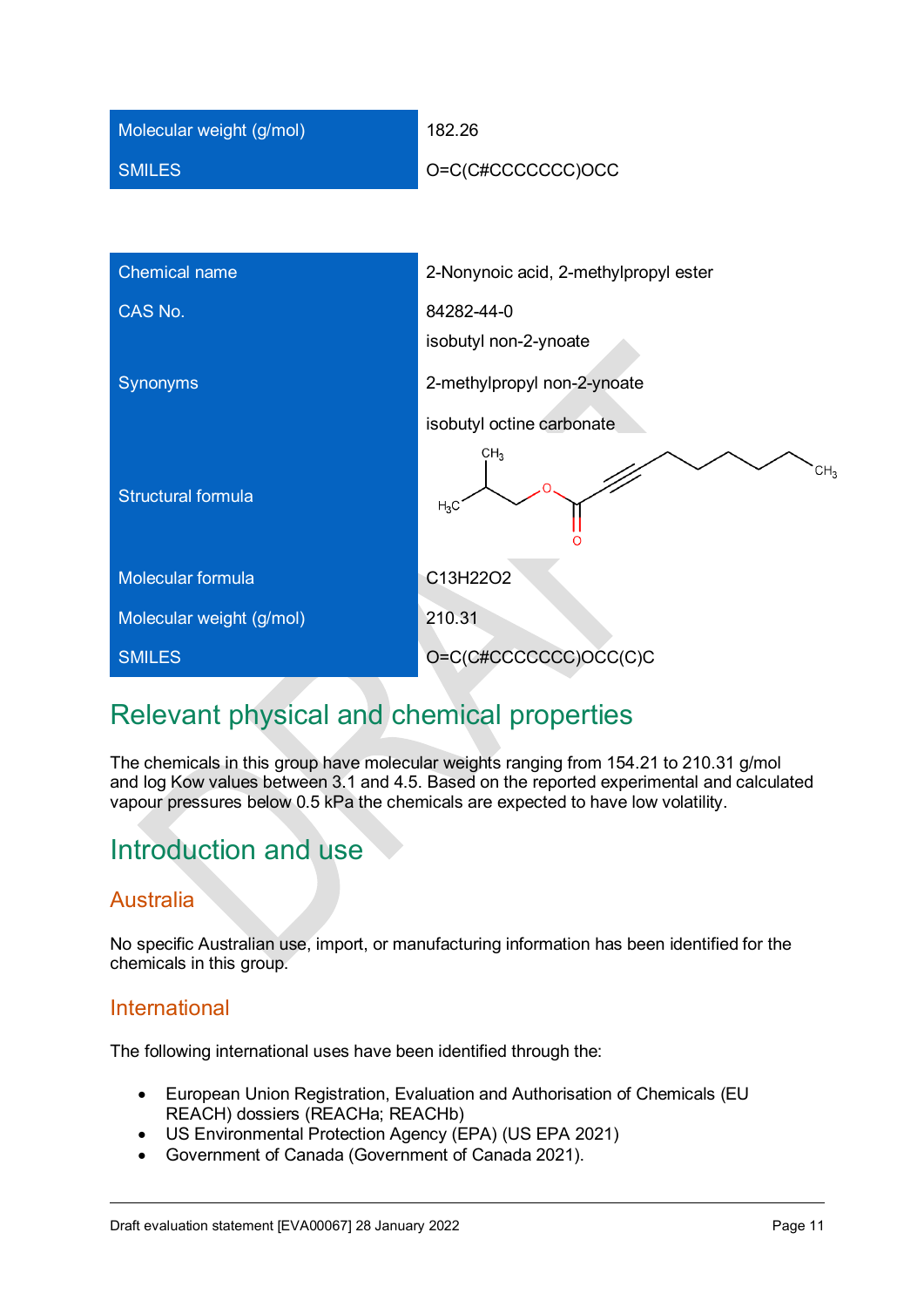Methyl 2-nonynoate and methyl 2-octynoate have reported cosmetic uses as fragrance ingredients.

Reported use concentrations of methyl 2-octyonate and methyl 2-nonyoate are 0.007% and 0.006%, respectively (95<sup>th</sup> percentile) (Api et al. 2019a; Api et al. 2019b). In a quantitative analysis of fragrance allergens in 107 commercial perfumes for women, the mean concentration of methyl 2-octyonate was 0.007% (median 0.0012%). Concentrations in men's perfumes were lower with a mean of 0.0014% (median not determined) (Lim et al. 2018).

Global volumes of 1–10 and 10–100 t/y were reported for methyl 2-octyonate and methyl 2 nonyoate, respectively (Api et al. 2019a, Api et al. 2019b). Methyl 2-octynoate is listed in the Compilation of Ingredients Used in Cosmetics in the United States (Personal Care Products Council 2011), indicating use in 45 cosmetic products.

Methyl 2-nonynoate and methyl 2-octynoate are listed on the International Fragrances Association (IFRA) transparency list.

Methyl 2-octynoate has reported use in cigarettes and e-cigarettes.

Methyl 2-nonynoate and methyl 2-octynoate have reported domestic uses in:

- cleaning and washing agents
- polishes and waxes
- air freshener products.

The Consumer Product Information Database (CPID) reports concentrations of 0.5–1.5% of methyl 2-octynoate and 0.1–1% methyl 2-nonyoate in air freshener products (non-aerosol) (DeLima Associates).

Methyl 2-octynoate has reported commercial use in car care and metal surface treatment products.

Ethyl 2-nonynoate has reported non-industrial use as a food additive.

No current industrial use information was identified for the other chemicals in this evaluation.

# <span id="page-11-0"></span>Existing Australian regulatory controls

### <span id="page-11-1"></span>AICIS

No specific controls are currently available for these chemicals.

### <span id="page-11-2"></span>Public

No restrictions for industrial use have been identified for the chemicals in Australia.

Methyl 2-nonynoate and methyl 2-octynoate have restrictions for their non-industrial uses in the *Therapeutic Goods (Permissible Ingredients) Determination No. 3 of 2021* as excipients in medicines (TGA 2021) at certain concentrations depending on their use as a flavour or a fragrance: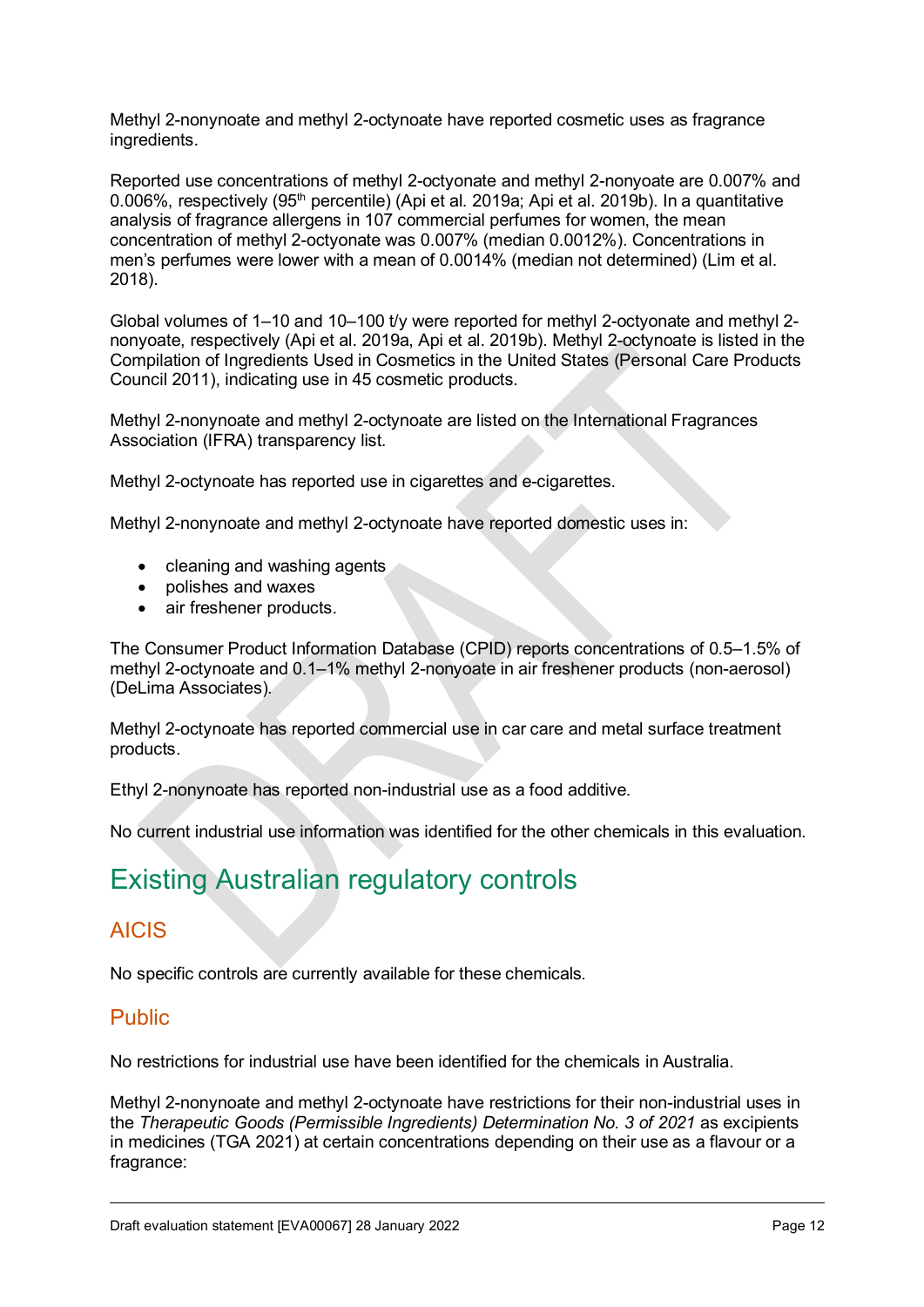Permitted for use only in combination with other permitted ingredients as a flavour or a fragrance.

- If used in a flavour, the total flavour concentration in a medicine must be no more than 5%.
- If used in a fragrance, the total fragrance concentration in a medicine must be no more than 1%.

#### <span id="page-12-0"></span>**Workers**

The chemicals are not listed on the Hazardous Chemical Information System (HCIS) and no specific exposure standards are available in Australia (Safe Work Australia).

# <span id="page-12-1"></span>International regulatory status

### <span id="page-12-2"></span>European Union

Methyl 2-nonynoate and methyl 2-octynoate are listed in *Annex III of EU Regulation (EC) No.1223/2009 -* List of substances which cosmetic products must not contain except subject to the restrictions laid down.

- The concentration of methyl 2-nonynoate in cosmetic products should not exceed 0.002% when used alone. When present in combination with methyl 2-octynoate, the combined level in the finished product should not exceed 0.01% (of which methyl 2 nonynoate should not be more than 0.002%).
- The concentration of methyl 2-octynoate in cosmetic products should not exceed 0.01% when used alone. When present in combination with methyl 2-nonynoate, the combined level in the finished product should not exceed 0.01% (of which methyl 2 nonynoate should not be more than 0.002%).

Methyl 2-octynoate and methyl 2-nonyoate need to be declared as ingredients on the label of cosmetic products according to *Article 6 of the Cosmetic Directive* when concentrations exceeds 0.001% in leave on cosmetic products, and 0.01% in rinse-off cosmetic products (EC).

### <span id="page-12-3"></span>New Zealand

Methyl 2-nonynoate and methyl 2-octynoate are listed in the *New Zealand Cosmetic Products Group Standard - Schedule 5 - Table 1*: Components cosmetic products must not contain except subject to the restrictions and conditions laid down (same restrictions as EU see above).

### <span id="page-12-4"></span>**Other**

Methyl 2-octyonate, methyl 2-nonyoate and esters of 2-octynoic acid and 2-nonyoic acid (except methyl 2-octynoate and methyl 2-nonynoate) are listed in the IFRA Standard.

Maximum concentrations recommended by IFRA for methyl 2-octynoate vary (0.0085–0.33% depending of the product). When used in the same fragrance compound within a specific quantitative risk assessment (QRA) category, the sum total of methyl 2-octynoate and methyl 2-nonynoate contributions must not exceed the maximum permitted level for methyl 2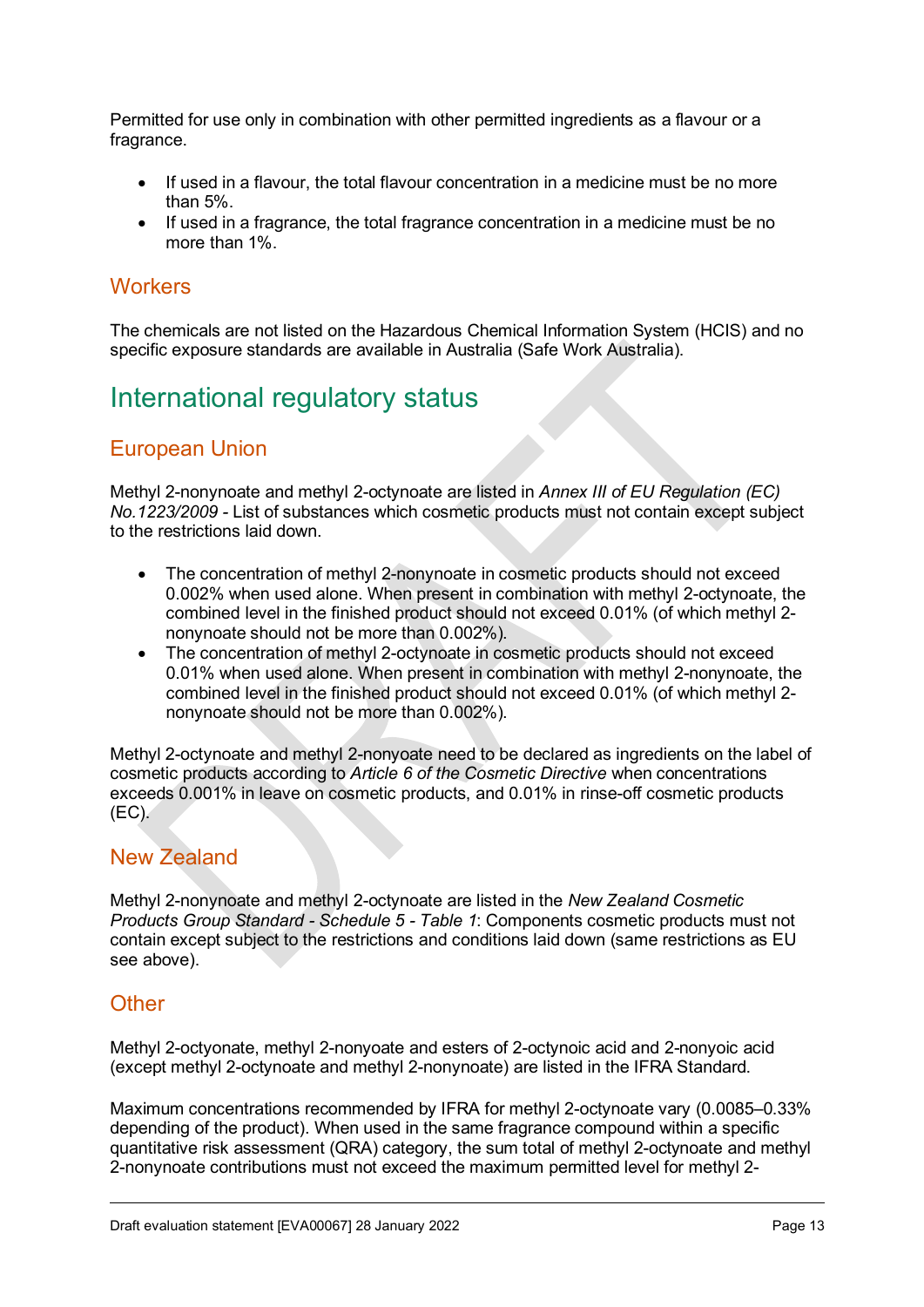octynoate. At the same time, the contribution from methyl 2-nonynoate should always respect the maximum levels permitted in the respective categories as listed in the IFRA Standard for methyl 2-nonynoate.

Maximum concentrations recommended by IFRA for methyl 2-nonynoate vary (0.0019– 0.072% depending of the product). When used in the same fragrance compound within a specific QRA category, the sum of total of methyl 2-octynoate and methyl 2-nonynoate contributions must not exceed the maximum permitted level for methyl 2-octynoate. At the same time, the contribution from methyl 2-nonynoate should always respect the maximum levels permitted in the respective categories as listed in the IFRA Standard for methyl 2 nonynoate.

Esters of 2-octynoic acid and 2-nonyoic acid (except methyl 2-octynoate and methyl 2 nonynoate) are prohibited for use as fragrances under the IFRA Standard.

# <span id="page-13-0"></span>Human exposure

### <span id="page-13-1"></span>Public

Available international use information indicates that methyl 2-octynoate and methyl 2nonynoate are widely used in cosmetic and domestic products. The formulations of similar products on the market in Australia are unlikely to be significantly different to those found internationally. Therefore, methyl 2-octynoate and methyl 2-nonynoate are expected to be found in a range of personal care and domestic products for use in Australia. The principal route of exposure will be dermal. Exposure to the chemicals is expected to be restricted by industry complying with the IFRA Standard. Exposure has therefore been estimated based on the highest allowed concentration in fine fragrances of methyl 2-octyonate and methyl 2 nonyoate in the IFRA Standard (Table 1).

Data on typical use patterns of products containing methyl 2-octynoate and methyl 2 nonynoate were derived from published sources (ACI 2010, Cadby et al. 2002, Loretz et al. 2006, SCCS 2012). For the purposes of exposure assessment, Australian use patterns for the various product categories are assumed to be similar to those in Europe. A dermal absorption (DA) rate of 100% and a lifetime average female body weight (BW) of 70 kg (enHealth 2012) were used for calculation purposes.

| <b>Chemical</b>                    | <b>Product type</b> | <b>Amount</b><br>(mg/day) | <b>IFRA</b><br>standard<br>limit (%) | <b>Retention</b><br>factor<br>(unitless) | <b>Daily systemic</b><br>exposure<br>(mg/kg bw/day) |
|------------------------------------|---------------------|---------------------------|--------------------------------------|------------------------------------------|-----------------------------------------------------|
| Methyl 2-octyonate Fine fragrances |                     | 750                       | 0.047                                |                                          | 0.005                                               |
| Methyl 2-nonyoate                  | Fine fragrances     | 750                       | 0.01                                 |                                          | 0.0011                                              |

#### **Table 1 Dermal exposure to methyl 2-octyonate and methyl 2-nonyoate in fine fragrances**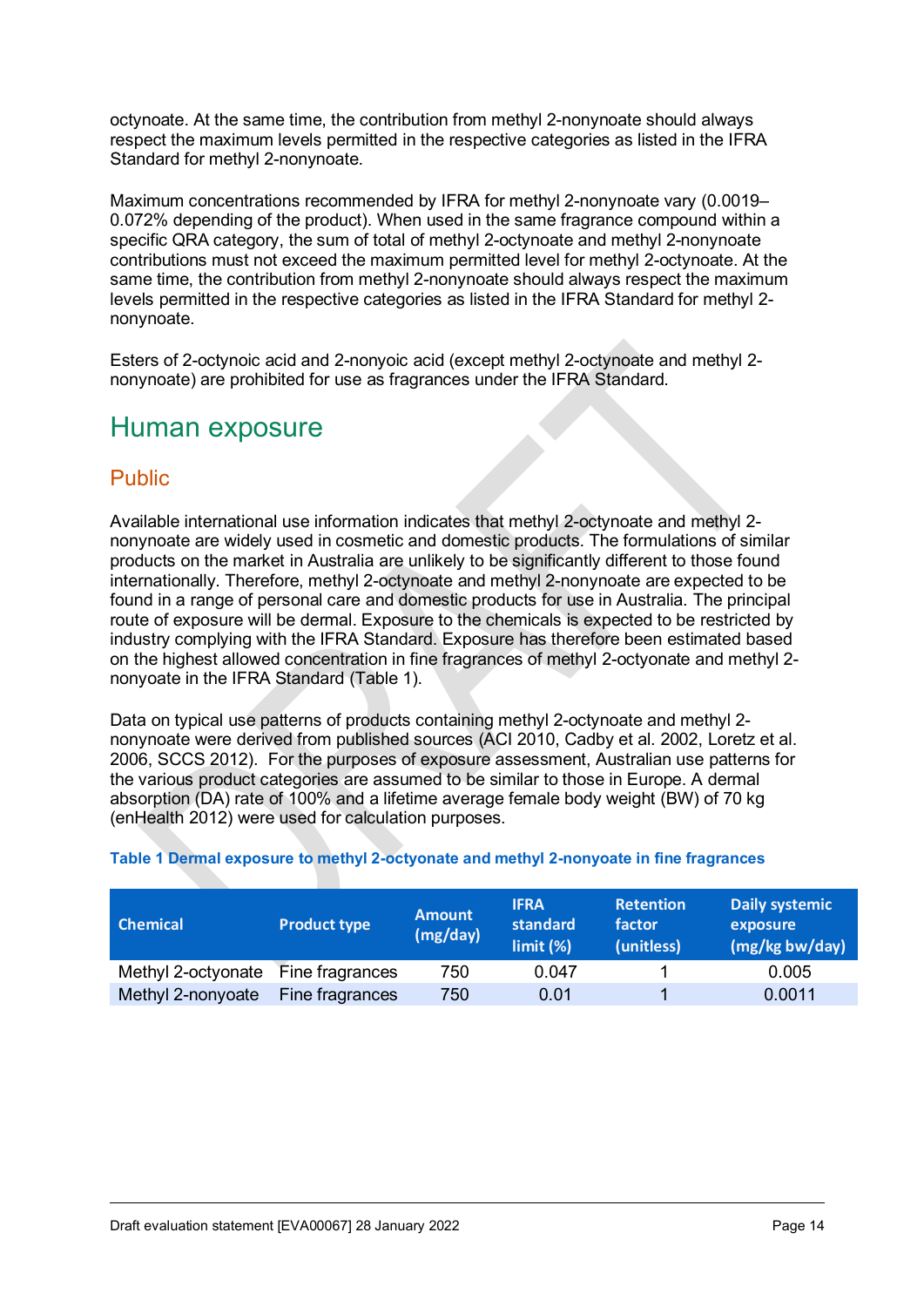# <span id="page-14-0"></span>Health hazard information

### <span id="page-14-1"></span>**Toxicokinetics**

No data are available for the chemicals in this group. The chemicals have molecular weights ranging between 154.21 and 210.31 g/mol and are expected to be orally and dermally available (Lipinski et al. 2001).

### <span id="page-14-2"></span>Acute toxicity

**Oral**

Based on the limited available data and in silico modelling, the chemicals are unlikely to be acutely toxic via the oral route.

In a non-good laboratory practice (GLP) compliant acute oral toxicity study, Wistar rats (10/sex/dose) were treated with methyl 2-nonynoate (doses not reported) and observed for 14 days. A median lethal dose (LD50) value of 2200 mg/kg bw was reported (REACH).

In a non-GLP compliant acute oral toxicity study with methyl 2-octynoate, an LD50 value of 2500 mg/kg bw was reported (REACH).

The following additional LD50 values were reported (Chemtunes; CCOHS 2021):

- 2850 mg/kg bw in rats (ethyl 2-nonynoate)
- 870 and 2220 mg/kg bw in rats (methyl 2-nonynoate)
- 1530 mg/kg bw in rats (methyl 2-octynoate).

In the Danish (Quantitative) structure activity relationship [(Q)SAR] database (Technical University of Denmark), all of the chemicals were predicted to have LD50 values >2000 mg/kg bw in rats using the Advanced Chemistry Development (ACD) labs acute toxicity model. The prediction quality was considered high based on a reliability score of >0.75.

#### **Dermal**

No data are available for the chemicals in this group.

**Inhalation**

No data are available for the chemicals in this group.

### <span id="page-14-3"></span>Corrosion/Irritation

#### **Skin irritation**

Based on the limited available data for methyl 2-nonynoate and methyl 2-octynoate, the chemicals may be slightly irritating to skin particularly after repeated exposure.

In an open epicutaneous test, application of methyl 2-octynoate (neat) to the skin of guinea pigs resulted in slight skin irritation after 24 hours (REACHa).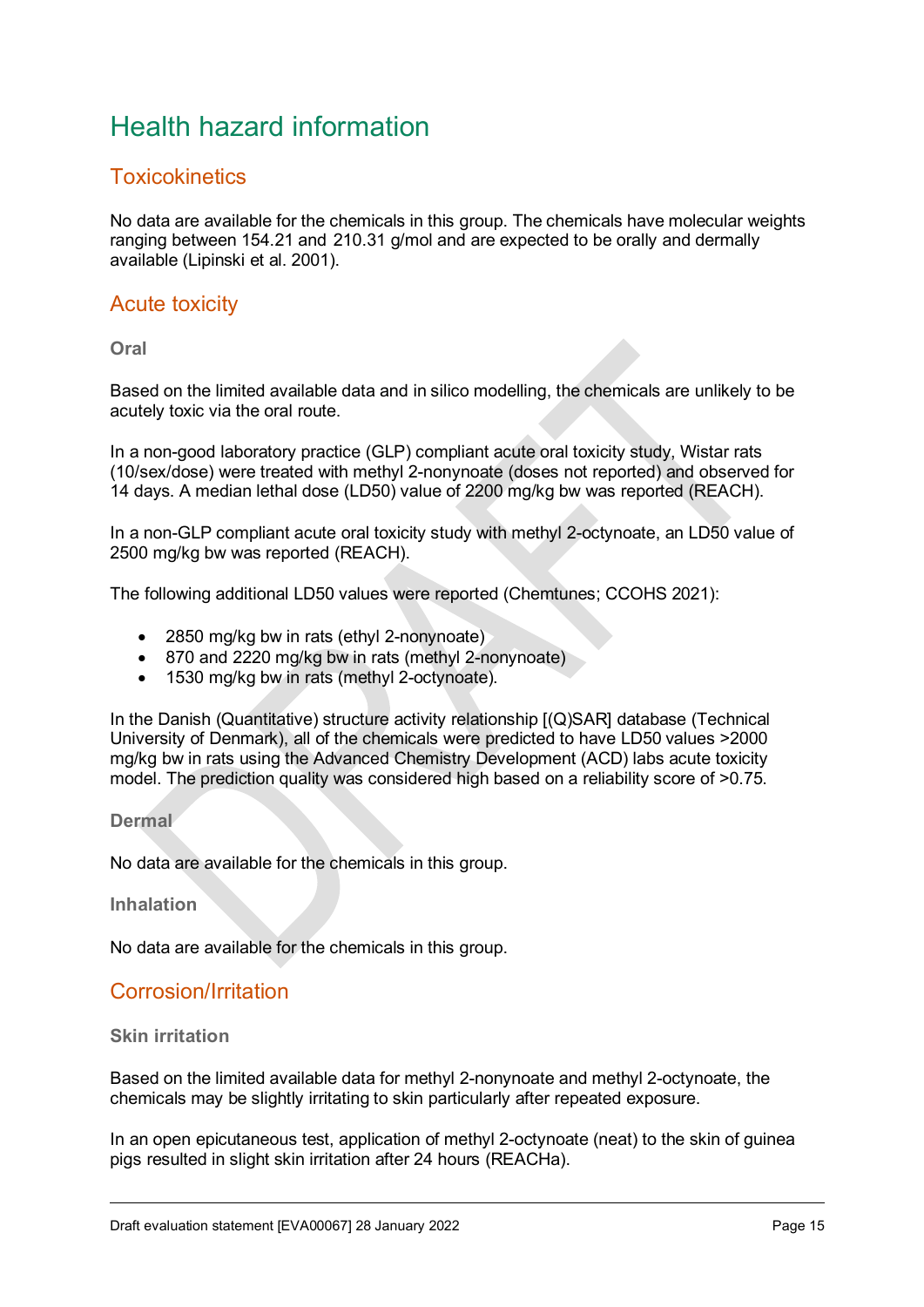In an irritation study similar to an open epicutaneous test, application of methyl 2-nonynoate (neat) to the skin of guinea pigs on 28 consecutive days resulted in slight to moderate skin irritation (REACHb)

In an irritation study, methyl 2-nonynoate (neat) was applied to intact or abraded rabbit skin for 24 hours under occlusion. No irritation was reported (Opdyke et al. 1979)

#### **Eye irritation**

Based on the limited data available for methyl 2-nonynoate and methyl 2-octynoate, the chemicals are not considered to cause serious eye damage or eye irritation.

In a GLP compliant ex vivo eye corrosivity/irritation study conducted according to Organisation for Economic Co-operation and Development OECD Test Guideline (TG) 437, methyl 2-octynoate was applied to 3 bovine cornea per experiment. The mean in vitro irritancy score (IVIS) was -1.5 (chemicals with IVIS ≤3 are not classified for eye irritation). Based on the criteria of the assay, the chemical was not considered to be corrosive or a severe irritant to the eye (REACHa).

In a non-GLP compliant eye irritation study, methyl 2-nonynoate was instilled into one eye each of 6 New Zealand White (NZW) rabbits. The reported overall irritation scores were 1 at 24 hours, 0 at 48 hours and 0 at 72 hours (REACHb).

#### <span id="page-15-0"></span>**Sensitisation**

#### **Skin sensitisation**

Based on the available human and animal data the chemicals are expected to be strong sensitisers. The sensitising effects of the esters of octynoic and nonynoic acid can also be synergistic (Heisterberg et al., 2010).

In a non-GLP compliant local lymph node assay (LLNA) similar to OECD TG 429, female CBA mice (4/group) received topical applications of methyl 2-octynoate at 0.05, 0.1, 0.25, 0.5 or 1.0% in 1:3 ethanol/diethyl phthalate, daily, for 3 days. No stimulation index (SI) values were reported. The reported concentration producing a 3fold increase in lymphocyte proliferation (EC3) was 0.45% (112.5 μg/cm2), indicating strong sensitisation potential. The results from the LLNA was replicated by the research institute for fragrance materials (RIFM) in a second assay (Api et al. 2019a; REACHa).

In a non-GLP compliant LLNA similar to OECD TG 429, female CBA mice (4/group) received topical applications of methyl 2-nonynoate at 5, 10 and 20% in ethanol, daily, for 3 days. The reported SI values were 10.4, 17.7 and 24.4, respectively. The reported concentration producing a 3fold increase in SI was 2.5% (625 μg/cm2), indicating moderate sensitisation potential (REACHb).

In an open epicutaneous test, 3, 10, 30 or 100% of methyl 2-octynoate in ethanol was applied to guinea pigs (10/dose) 3 times per week for 3 weeks. Skin reactions were reported at all concentrations except at 3% (2/6 at 10%, 5/6 at 30%, 6/6 at 100%) (REACHa).

Methyl 2-nonynoate was found to be positive in an in vitro direct peptide reactivity assay (DPRA), KeratinoSens, a human cell line activation test (h-CLAT), and a U-Sens test (Api et al. 2019b).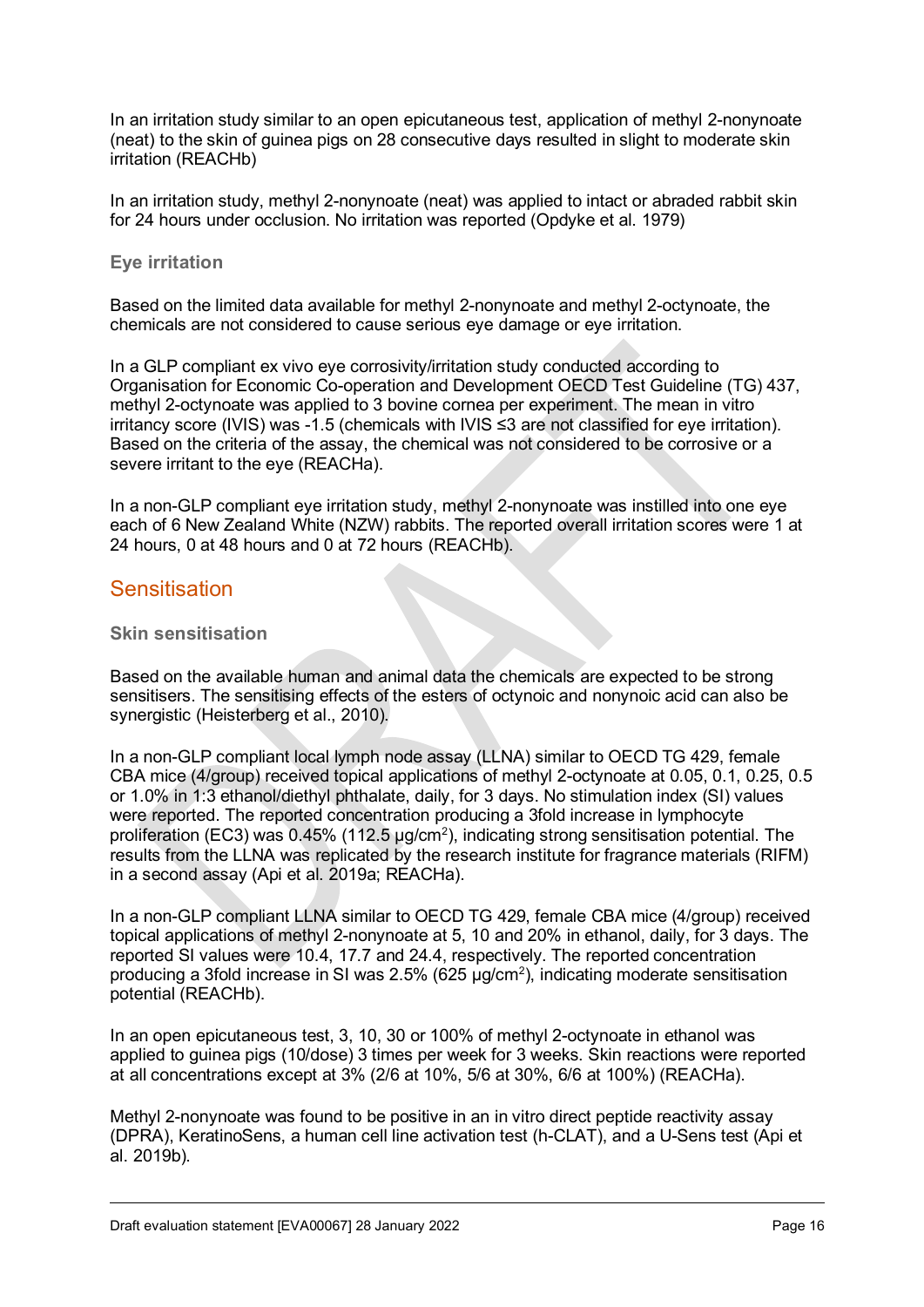#### **Observation in humans**

The SCCS (2012) categorised methyl octynoate as an established contact allergen based on reports of between 11 and 100 positive test reactions.

In a human repeat insult patch test (HRIPT) with 118 μg/cm<sup>2</sup> of methyl 2-octynoate in 3:1 ethanol:diethyl phthalate (EtOH:DEP), no reactions indicative of sensitisation were observed in any of the 104 volunteers (Api et al. 2019a).

In routine patch testing studies in a total of 7257 patients, 0.1–0.2% had positive reactions to methyl 2-octyonate when tested with 1% methyl 2-octyonate in petrolatum (deGroot 2021).

In specific groups with suspected cosmetic or fragrance allergy, the frequency of reactions to methyl 2-octyonate in pet. was generally higher than in routine patch testing studies (Table - 2) (deGroot 2021, Heisterberg et al. 2010).

#### **Table 2 Patch test data for methyl 2-octynoate in patients with confirmed allergy**

| <b>Number tested</b> | <b>Test concentration</b> | <b>Positive patients (%)</b> |
|----------------------|---------------------------|------------------------------|
| 120                  | 2% in pet.                | 1.67%                        |
| 708                  | 1% in pet.                | 0.8%                         |
| 988                  | 1% in pet.                | 0.1%                         |
| 320                  | 1% in pet.                | 0.3%                         |
| 230                  | 1% in pet.                | 0.87%                        |
| 21                   | 0.5% in pet.              | 5%                           |
| 182                  | 0.5% in pet.              | 1.1%                         |

Limited human data are available for 2-methyl nonynoate. In an (HRIPT) with 118 μg/cm<sup>2</sup> of methyl 2-nonynoate in 3:1 ethanol:diethyl phthalate, reactions indicative of sensitisation were observed in 6/138 volunteers. In an HRIPT at 24 μg/cm<sup>2</sup> of methyl 2-nonynoate in 3:1 ethanol:diethyl phthalate, no reactions indicative of sensitisation were reported (Api et al. 2019b).

In2 human maximisation tests, no positive reactions were reported after volunteers (25/study) were exposed to methyl 2-nonynoate at 2% in pet. (Opdyke et al. 1979).

#### <span id="page-16-0"></span>Repeat dose toxicity

**Oral**

No data are available for the chemicals in this group.

#### **Dermal**

No data are available for the chemicals in this group.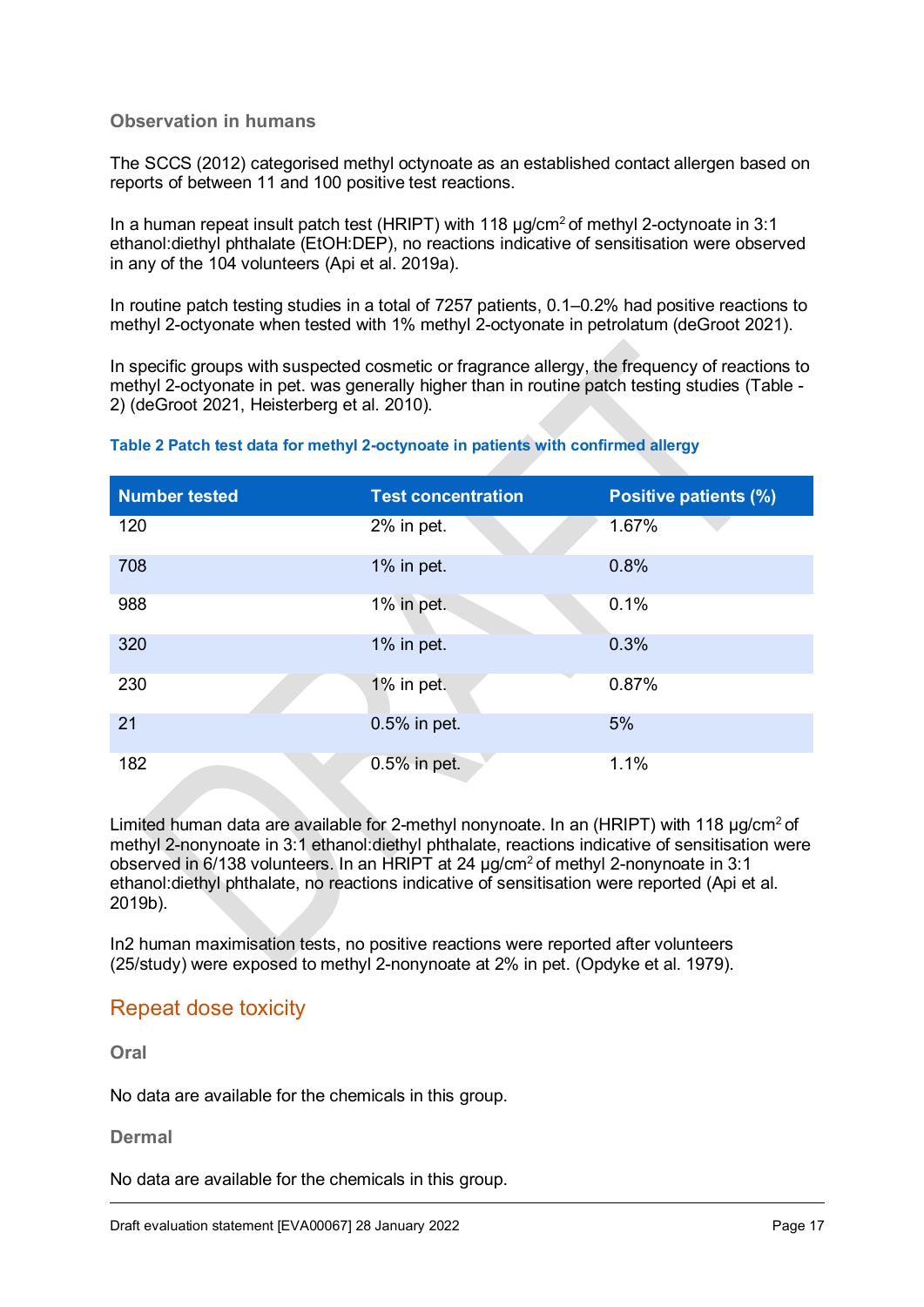#### **Inhalation**

No data are available for the chemicals in this group.

### <span id="page-17-0"></span>**Genotoxicity**

#### **In vitro**

Based on the weight of evidence of in vitro, in vivo and in silico data, the chemicals are not expected to be genotoxic

Negative results were reported in the following in vitro genotoxicity studies for methyl 2 octynoate (REACHa) and methyl 2-nonynoate (REACHb):

- A bacterial reverse mutation assay (OECD TG 471) using methyl 2-nonynoate in *Salmonella typhimurium* strains TA 98, TA 100, TA 1535, TA 1537 and *Escherichia coli* WP2 uvr A, with and without metabolic activation (S9) (concentrations were not reported).
- A bacterial reverse mutation assay (no guideline reported) using methyl 2-nonynoate in *S. typhimurium* strains TA 98, TA 100, TA 1535, TA 1537 and *E. coli* WP2 uvr A, with and without metabolic activation (S9) was reported at concentrations up to 3.6 mg/plate.

**In vivo**

The clastogenic potential of methyl 2-octynoate was assessed in an in vivo micronucleus test similar to OECD TG 474. Groups of male and female (Naval Medical Research Institute) NMRI mice were treated with methyl 2-octynoate in olive oil via a single intraperitoneal injection at concentrations of 168, 336 or 505 mg/kg bw. No significant increase in the number of micronucleated polychromatic erythrocytes was observed (Api et al. 2019a)

In a similar in vivo micronucleus test, mice were administered methyl 2-nonynoate in a single intraperitoneal injection at concentrations of 154, 231 or 308 mg/kg bw. No significant increase in the number of micronucleated polychromatic erythrocytes was observed (Api et al. 2019b).

#### **In silico**

No structural alerts for mutagenicity were present for any of the chemicals or its potential skin metabolites. Simulation of S9 metabolism indicated that some aldehyde metabolites of the chemical have a theoretical capacity to bind DNA (OECD QSAR Toolbox v4.2).

The knowledge based expert system DEREK Nexus version 6.0.1 was utilised to estimate the mutagenicity potential of the chemical. The chemicals and their metabolites did not match any structural alerts or examples for (bacterial in vitro) mutagenicity. Additionally, the chemical structure did not contain any unclassified or misclassified features and was; therefore, predicted negative for mutagenicity.

### <span id="page-17-1"></span>**Carcinogenicity**

No data are available for the chemicals in this group.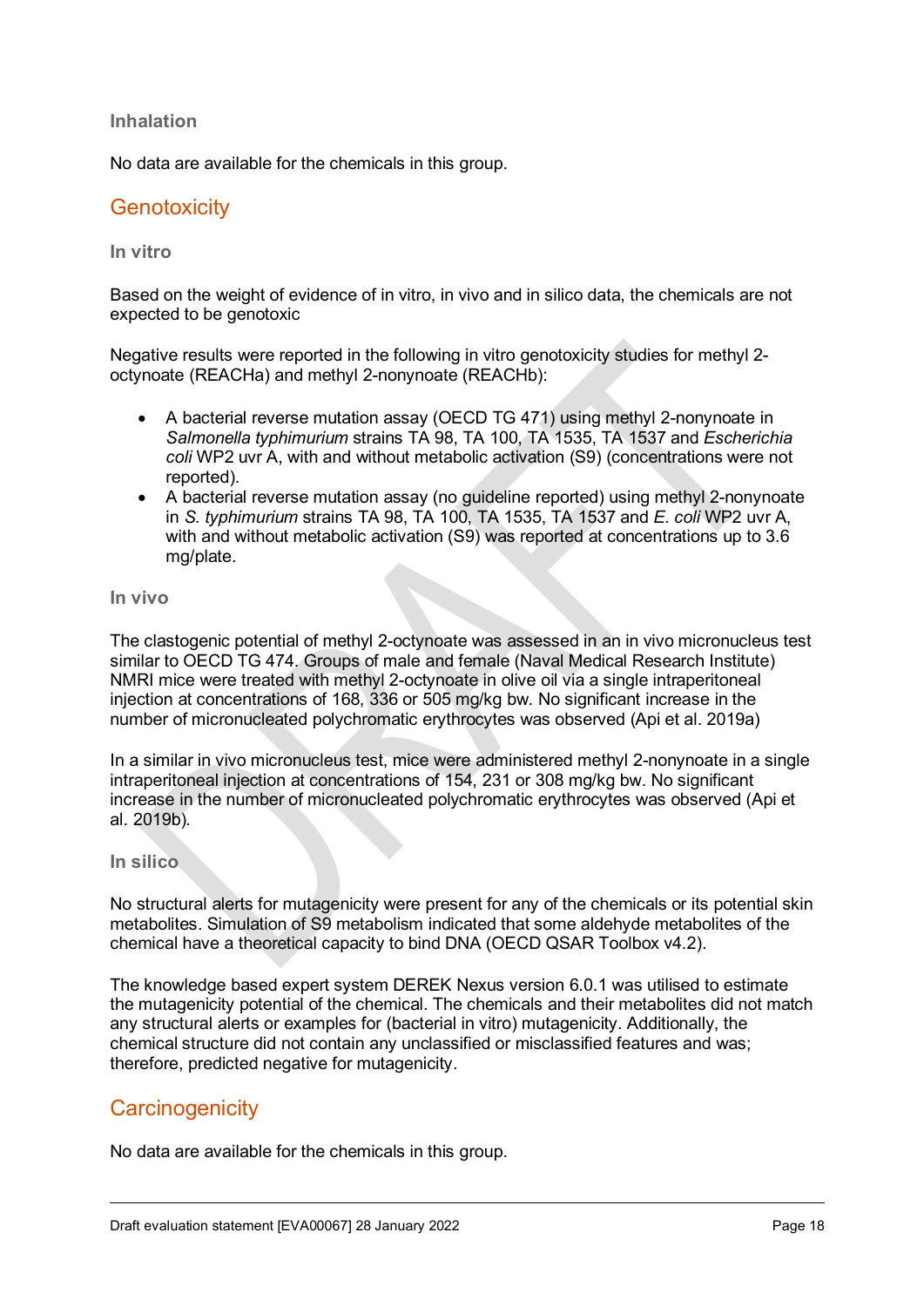### <span id="page-18-0"></span>Reproductive and development toxicity

No data are available for the chemicals in this group.

## <span id="page-18-1"></span>Human health risk characterisation

### <span id="page-18-2"></span>Critical health effects

The critical health effect for risk characterisation is the local effect of skin sensitisation.

### <span id="page-18-3"></span>Public risk

**Risk estimates related to use of cosmetic and personal care products**

There is potentially widespread public exposure to methyl 2-octyonate and methyl 2 nonyoate, as the chemicals are present in various types of cosmetic products. The highest exposure to methyl 2-octyonate and methyl 2-nonyoate is expected to be from fine fragrances. No widespread public exposure is expected to the other chemicals in this group as they are prohibited in the IFRA Standard.

Although use in Australia is not known, methyl 2-octyonate and methyl 2-nonyoate are expected to be used as fragrance ingredients in personal care products. The use of chemicals in this group are expected to be controlled by members of IFRA through application of concentration limits in fragrance products. The highest concentrations of a fragrance is generally in fine fragrances (perfumes). The IFRA Standard limits the concentrations of methyl 2-octyonate and methyl 2-nonyoate in fine fragrances to 0.047% and 0.01%, respectively.

The acceptable exposure level (AEL) and AEC was calculated based on the EC3 for methyl 2-octynoate (0.45%) (see **Skin sensitisation section**). Although a higher EC3 value (2.5%) was determined for methyl 2-nonynoate, positive HRIPT results were observed at concentrations close to the EC3 value for methyl 2-octynoate (Table 3). Accordingly, the EC3 value for methyl 2-octyonate was also assigned to methyl 2-nonyoate. The quantitative risk assessment conducted by AICIS established an AEC of 0.01% (Table 4).

#### **Table 3 Sensitisation data for methyl 2-octyonate and methyl 2-nonyoate**

| <b>Chemical</b>    | <b>LLNA EC3</b>                                                               | <b>HRIPT (NOAEL)</b>               | <b>HRIPT (LOAEL)</b>                |
|--------------------|-------------------------------------------------------------------------------|------------------------------------|-------------------------------------|
| Methyl 2-octyonate | 0.45% (112 µg/ cm <sup>2</sup> ) 118 µg/cm <sup>2</sup> (n=104) Not available |                                    |                                     |
| Methyl 2-nonyoate  | 2.5% (625 µg/ cm <sup>2</sup> )                                               | 24 $\mu$ g/cm <sup>2</sup> (n=100) | 118 $\mu$ g/cm <sup>2</sup> (6/138) |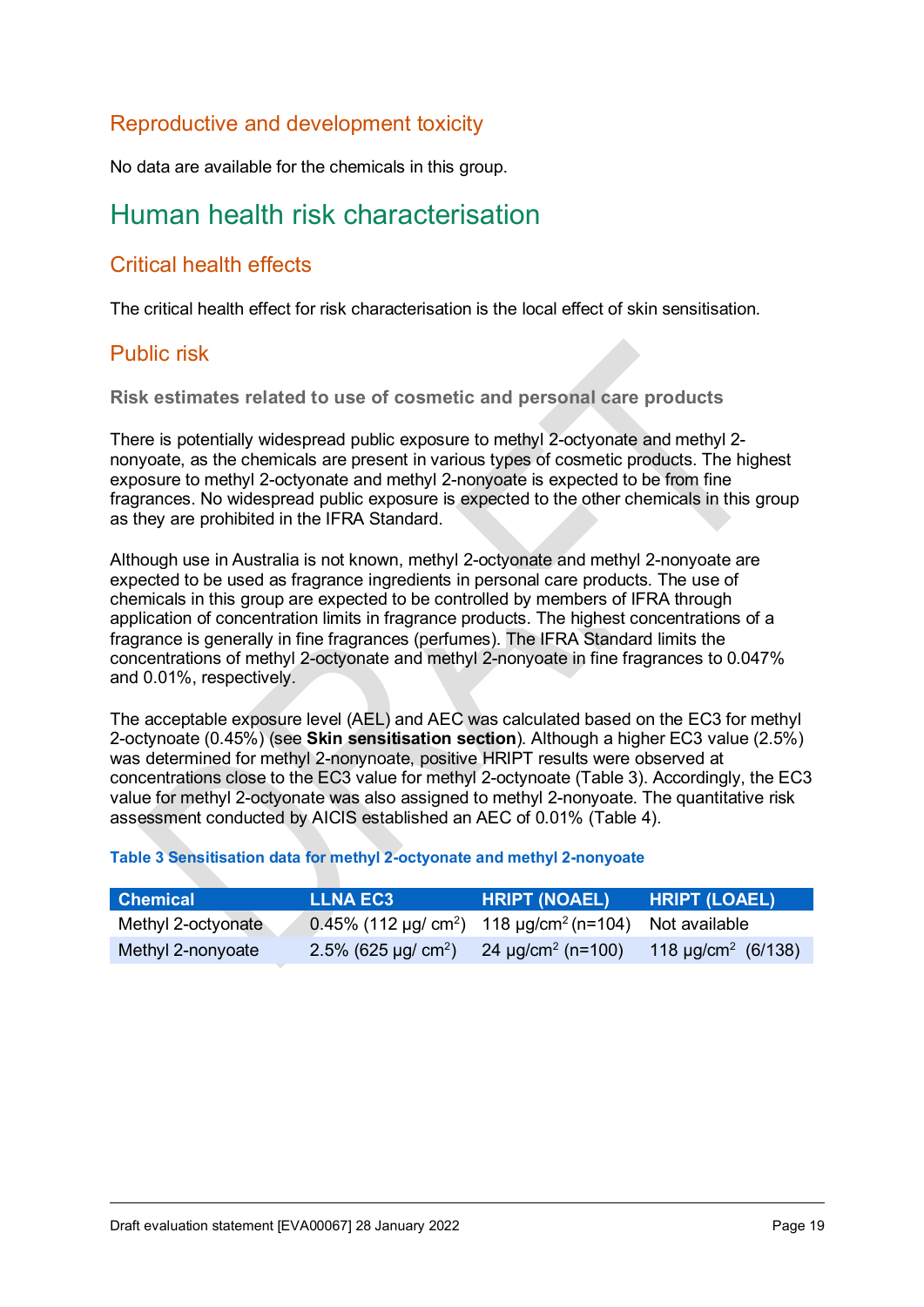| <b>Chemical</b>        | <b>WOE</b><br>EC <sub>3</sub><br>(%) | <b>Amount</b><br>applied<br>(mL/day) | <b>Overall</b><br>safety<br>factor | <b>AEL</b><br>$(\mu g/cm^2/day)$ | <b>Acceptable</b><br>exposure<br>concentration (%) |
|------------------------|--------------------------------------|--------------------------------------|------------------------------------|----------------------------------|----------------------------------------------------|
| Methyl 2-<br>octyonate | 0.45                                 | 0.025                                | 300                                | 0.35                             | 0.01                                               |
| Methyl 2-<br>nonyoate  | 0.45                                 | 0.025                                | 300                                | 0.35                             | 0.01                                               |

**Table 4 Quantitative risk assessment for use of methyl 2-octynaote and methyl 2-nonynoate in fine fragrances**

The AEC (calculated by AICIS) for fine fragrances for the chemicals in this group (Table 4) is approximately 5 times lower than the concentration limit for methyl 2-octynoate in the IFRA Standard (0.047%) and has the same concentration limit set by IFRA for methyl 2-nonyoate (0.01%) (Table 1).

There are currently no restrictions on domestic and cosmetic uses of the chemical in Australia.

Given the identified health hazard of skin sensitisation, the evidence indicates that there is a risk to the public that requires management (see **Proposed means for managing any risks** section). The risk could be managed by including these chemicals in the Poisons Standard.

The risks of use of the chemicals in e-cigarettes and cigarettes have not been assessed due to the absence of relevant toxicity data (systemic toxicity, inhalation toxicity and respiratory sensitisation).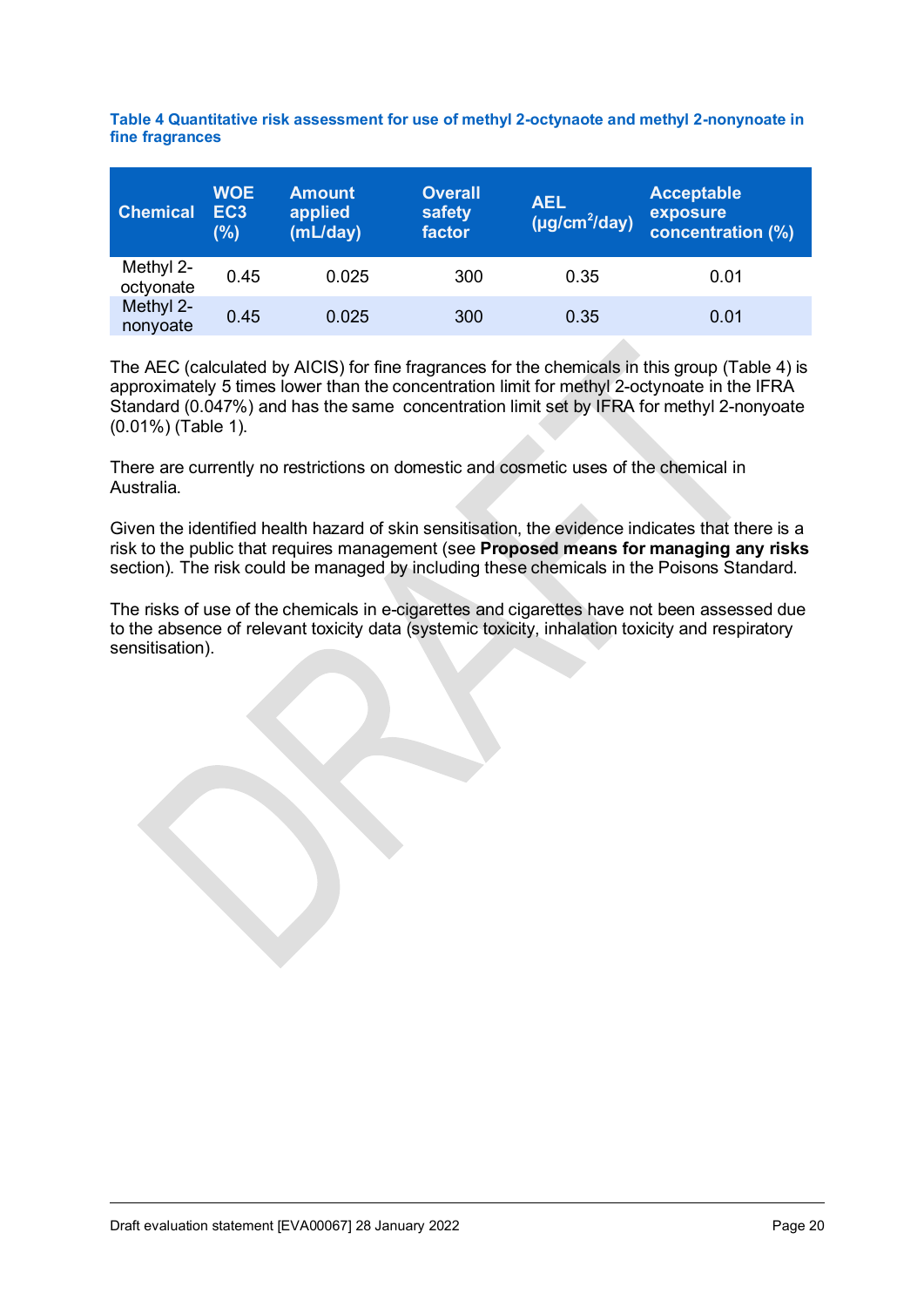## <span id="page-20-0"></span>References

ACI (2010) *[Consumer Product Ingredient Safety, Exposure and risk screening methods for](https://www.cleaninginstitute.org/sites/default/files/documents/Consumer_Product_Ingredient_Safety_v2.0.pdf)  [consumer product ingredients](https://www.cleaninginstitute.org/sites/default/files/documents/Consumer_Product_Ingredient_Safety_v2.0.pdf)*, 2nd edn, American Cleaning Institute, Washington DC.

Api AM, Belsito D, Biserta S, Botelho D, Bruze M, Burton Jr GA, Buschmann J, Cancellieri MA, Dagli ML, Date M, Dekant W (2019a) RIFM fragrance ingredient safety assessment, methyl 2-octynoate, CAS Registry Number 111-12-6. *Food and Chemical Toxicology*. 134(2): 110825,<https://doi.org/10.1016/j.fct.2019.110825>

Api AM, Belsito D, Biserta S, Botelho D, Bruze M, Burton Jr GA, Buschmann J, Cancellieri MA, Dagli ML, Date M, Dekant W (2019b) RIFM fragrance ingredient safety assessment, methyl 2-nonynoate, CAS Registry Number 111-80-8. *Food and Chemical Toxicology*. 134(2): 11096,<https://doi.org/10.1016/j.fct.2019.110967>

Cadby PA, Troy WR and Vey MG (2002), 'Consumer exposure to fragrance ingredients: providing estimates for safety evaluation', Regulatory Toxicology and Pharmacology, 36:246- 252. [10.1006/rtph.2002.1581](https://doi.org/10.1006/rtph.2002.1581)

CCOHS (Canadian Centre for Occupational Health and Safety) (2021) *Record for CAS Nos. 111-12-6 and 111-80-8*, CCOHS, accessed December 2021.

Chemtunes, Molecular Networks GmbH, Nuremberg, Germany Accessed December 2021 at [www.mn-am.com](http://www.mn-am.com/)

Comiskey D, Api AM, Barrett C, Ellis G, McNamara C, O'Mahony C, Robison SH, Rose J, Safford B, Smith B, Tozer S. Integrating habits and practices data for soaps, cosmetics and air care products into an existing aggregate exposure model. Regulatory Toxicology and Pharmacology. 2017 Aug 1;88:144-56. [10.1016/j.yrtph.2017.05.017](https://doi.org/10.1016/j.yrtph.2017.05.017)

EC (European Commission) (n.d.) *[CosIng](https://ec.europa.eu/growth/tools-databases/cosing/index.cfm?fuseaction=search.simple)*, EC website, accessed December 2021.

enHealth (2012) *Australian Exposure Factor Guide, companion document to: Environmental Health Risk Assessment: Guidelines for assessing human health risks from environmental hazards*, EnHealth, Commonwealth of Australia.

Danish EPA (Environmental Protection Agency). [Danish QSAR Database.](https://qsar.food.dtu.dk/) Accessed December 2021.

de Groot AC. Monographs in Contact Allergy: Volume 2: Fragrances and Essential Oils. CRC Press; 2021 Mar 22.

DeLima Associates (n.d.) *[Consumer Product Information Database](https://www.whatsinproducts.com/)*, DeLima Associates website, accessed December 2021.

Government of Canada (2021) *[Domestic substances list](https://www.canada.ca/en/environment-climate-change/services/canadian-environmental-protection-act-registry/substances-list/domestic.html)*, Government of Canada, accessed December 2021.

IFRA (International Fragrance Association) (n.d.) *[Transparency List](https://ifrafragrance.org/priorities/ingredients/ifra-transparency-list)*, IFRA website, accessed December 2021.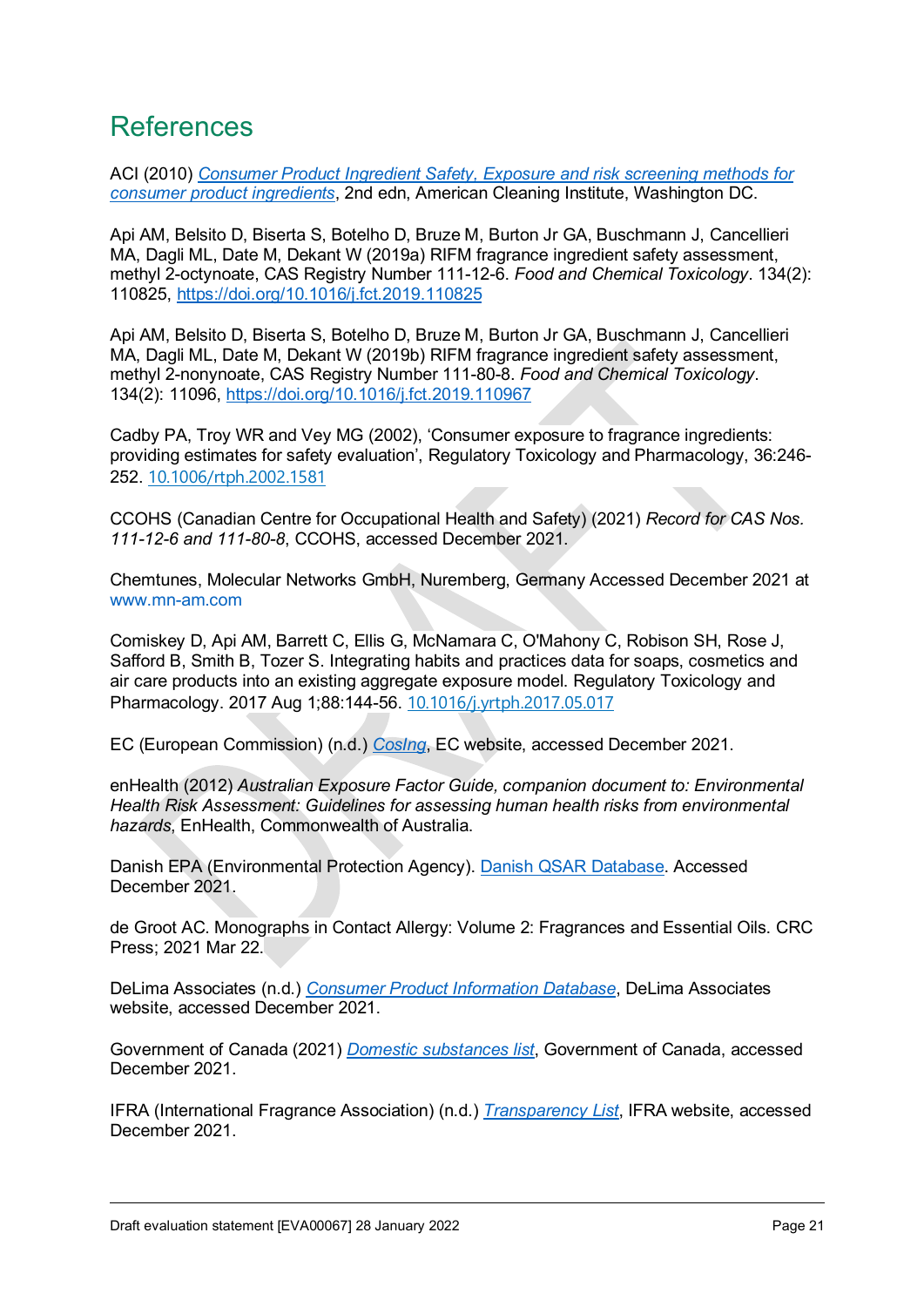Loretz L, Api AM, Barraj L, Burdick J, Davis DA, Dressler W, Gilberti E, Jarrett G, Mann S, Pan YHL, Re T, Renskers K, Scrafford C and Vater S (2006), 'Exposure data for personal care products: hairspray, spray perfume, liquid foundation, shampoo, body wash, and solid antiperspirant', Food and Chemical Toxicology, 44:2008-2018. [10.1016/j.fct.2006.06.029](https://doi.org/10.1016/j.fct.2006.06.029)

Soo Lim D, Min Choi S, Kim KB, Yoon K, Kacew S, Sik Kim H, Lee BM. Determination of fragrance allergens and their dermal sensitization quantitative risk assessment (QRA) in 107 spray perfumes. Journal of Toxicology and Environmental Health, Part A. 2018 Nov 17;81(22):1173-85. [10.1080/15287394.2018.1543232](https://doi.org/10.1080/15287394.2018.1543232)

OECD (Organisation for Economic Co-operation and Development) (2021) *[Quantitative](https://www.oecd.org/chemicalsafety/risk-assessment/oecd-qsar-toolbox.htm)  [Structure-Activity Relationship Toolbox](https://www.oecd.org/chemicalsafety/risk-assessment/oecd-qsar-toolbox.htm) (Version 4.2)* [Computer software], OECD, accessed December 2021.

Opdyke DL. Monographs on fragrance raw materials. Food and cosmetics toxicology. 1980 Jan 1;18:649-50. S565

Personal Care Products Council 2011. Compilation of Ingredients Used in Cosmetics in the United States (CIUCUS), 1st Edition.

REACHa (Registration, Evaluation and Authorisation of Chemicals). *[Registered dossier for](https://echa.europa.eu/registration-dossier/-/registered-dossier/19616)  methyl oct-2-ynoate [\(CAS No.111-12-6\).](https://echa.europa.eu/registration-dossier/-/registered-dossier/19616)* European Chemicals Agency website, accessed December 2021.

REACHb (Registration, Evaluation and Authorisation of Chemicals). *[Registered dossier for](https://echa.europa.eu/registration-dossier/-/registered-dossier/18707)  [methyl non-2-ynoate \(CAS No.111-80-8\).](https://echa.europa.eu/registration-dossier/-/registered-dossier/18707)* European Chemicals Agency website, accessed December 2021.

SCCS (2012) *[Opinion on Fragrance Allergens in Cosmetic Products](https://ec.europa.eu/health/scientific_committees/consumer_safety/docs/sccs_o_102.pdf)* Scientific Committee on Consumer Safety. Accessed January 2022

SCCS (2012), *[The SCCS's notes of guidance for the testing of cosmetic substances and](https://ec.europa.eu/health/scientific_committees/consumer_safety/docs/sccs_s_006.pdf)  [their safety evaluation](https://ec.europa.eu/health/scientific_committees/consumer_safety/docs/sccs_s_006.pdf)*, *8th revision*, Scientific Committee on Consumer Safety, European Commission.

SWA (Safe Work Australia) (nd). [Hazardous Chemical Information System \(HCIS\),](http://hcis.safeworkaustralia.gov.au/HazardousChemical) SWA website, accessed December 2021.

TGA (Therapeutic Goods Administration) (2021) *[Therapeutic Goods \(Permissible](https://www.legislation.gov.au/Series/F2022L00031)  [Ingredients\) Determination No. 3 2021](https://www.legislation.gov.au/Series/F2022L00031)* TGA, accessed December 2021.

UNECE (United Nations Economic Commission for Europe) (2017). [Globally Harmonized](https://unece.org/ghs-rev7-2017)  [System of Classification and Labelling of Chemicals \(GHS\), Seventh Revised Edition.](https://unece.org/ghs-rev7-2017) UNECE website, accessed August 2021.